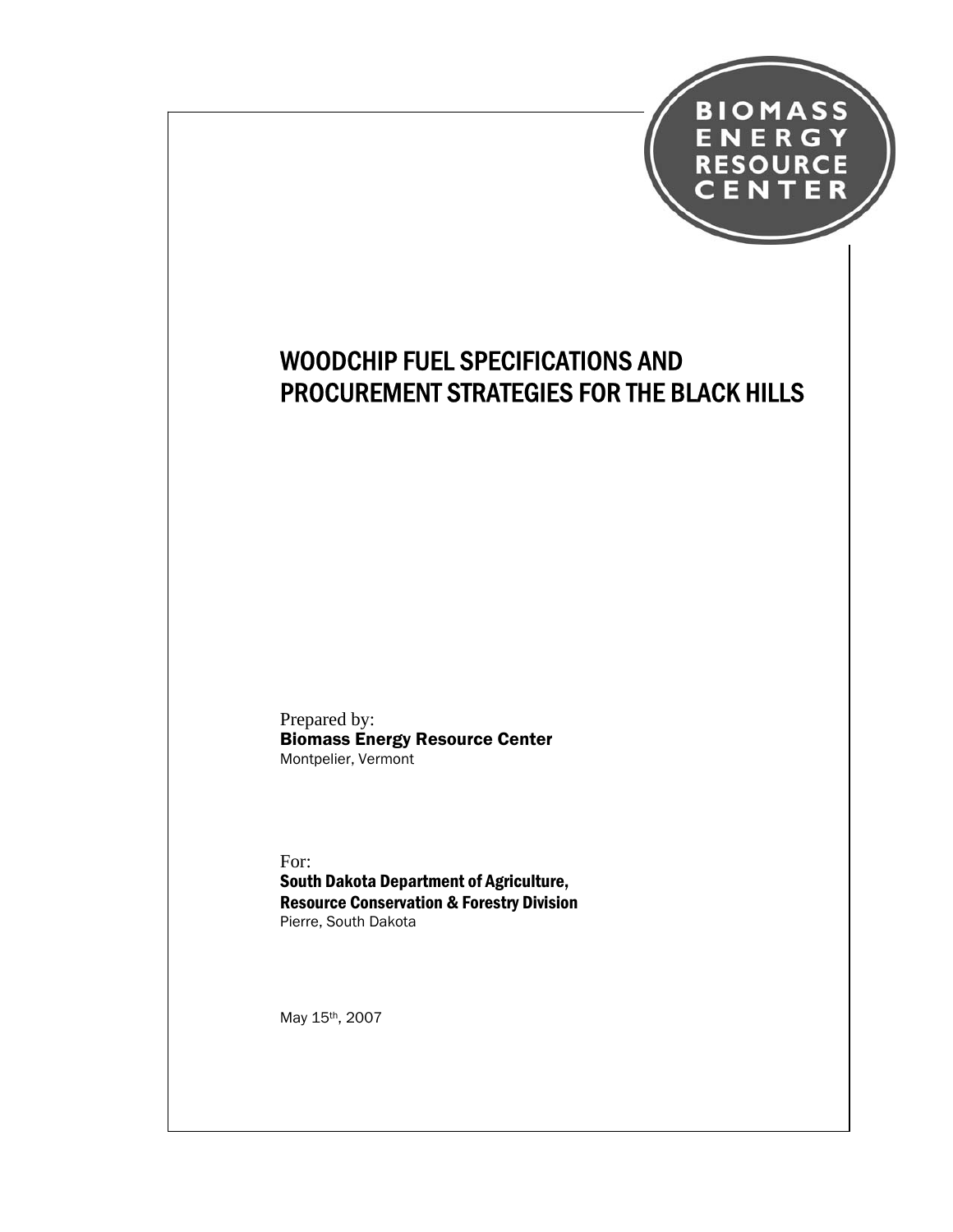# **TABLE OF CONTENTS**

| South Dakota Department of Agriculture, Resource Conservation & Forestry 3 |  |
|----------------------------------------------------------------------------|--|
|                                                                            |  |
|                                                                            |  |
|                                                                            |  |
|                                                                            |  |
|                                                                            |  |
|                                                                            |  |
|                                                                            |  |
|                                                                            |  |
|                                                                            |  |
|                                                                            |  |
|                                                                            |  |
|                                                                            |  |
|                                                                            |  |
|                                                                            |  |
|                                                                            |  |
|                                                                            |  |
|                                                                            |  |
|                                                                            |  |
|                                                                            |  |
|                                                                            |  |
|                                                                            |  |
|                                                                            |  |
|                                                                            |  |
|                                                                            |  |
|                                                                            |  |
|                                                                            |  |
|                                                                            |  |
|                                                                            |  |
|                                                                            |  |
|                                                                            |  |
|                                                                            |  |
|                                                                            |  |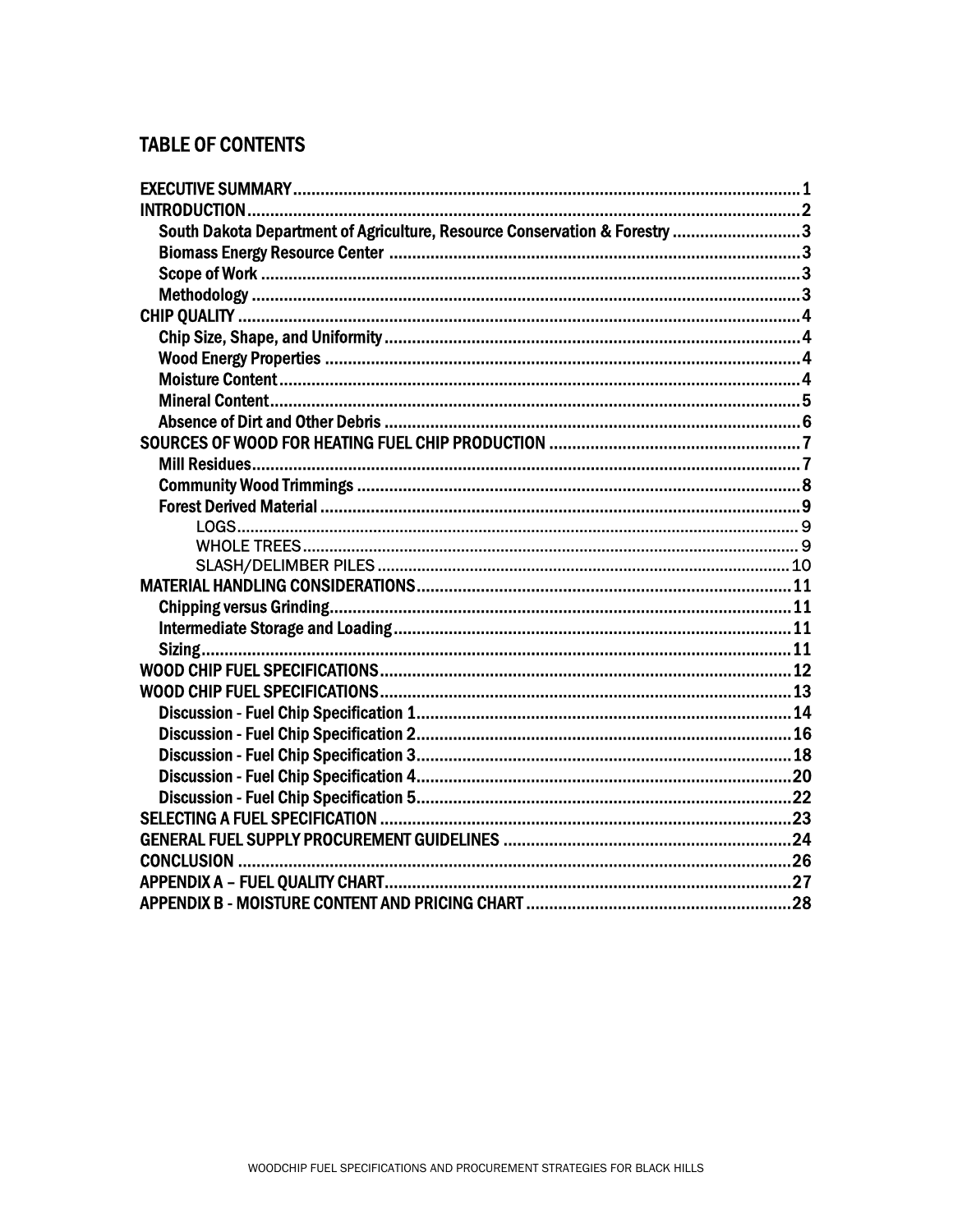## EXECUTIVE SUMMARY

The Black Hills region of South Dakota covers approximately 1.5 million acres and is heavily forested with ponderosa pine as the dominant tree species. A large majority of the region (1.2 million acres) is managed as part of the Black Hills National Forest and timber production is the primary forest management strategy. The region has a strong forest products industry comprised of three large sawmills, several small to medium sawmills, a large particle board plant, and numerous other secondary processors. Between the vast amounts of wood left behind from the commercial harvesting of sawlogs and the large volumes of wood residues generated by sawmills, there is ample supply of woody biomass ready to fuel biomass energy in the region.

As part of a strategic initiative spear-headed by the South Dakota RC&F to develop a Black Hills biomass heating market, this report was commissioned to help decision makers pursuing biomass heating systems for their facilities select and secure the appropriate type and source of woodchip fuel.

Not all systems will require the same quality of fuel, so matching the right fuel source and quality to the right system and application is extremely important. The Biomass Energy Resource Center was hired to produce wood chip fuel specifications and procurement strategies for the Black Hills Region by the South Dakota Department of Agriculture, Resource Conservation & Forestry.

There are many sources of wood which can be processed into chips and there are equally as many ways in which the wood can be harvested, processed, loaded, transported and received, all of which can impact the overall quality of the wood chip as a fuel. Optimum performance of biomass heating systems requires properly matching the right fuel with the right type and size system and there are many factors to consider when doing so.

This report presents five different woodchip fuel specifications and the suggested material handling guidelines necessary to produce the fuel to specification. The five fuel specifications span the fuel quality spectrum from high quality fuel to low quality fuel. The five specifications include:

- 1. A high quality heating fuel from sawmill residues
- 2. A high/medium-quality heating fuel from chipped small-diameter logs
- 3. A medium-quality heating fuel from chipped whole trees
- 4. A medium-quality heating fuel from chipped de-limber material
- 5. A low-quality fuel from ground community wood waste and/or other miscellaneous woody materials

In addition to presenting the various fuel specifications, this report presents a list of general recommendations for woodchip fuel procurement to ensure that the supply of the facility's wood fuel is available, reliable, and sustainable for the years to come.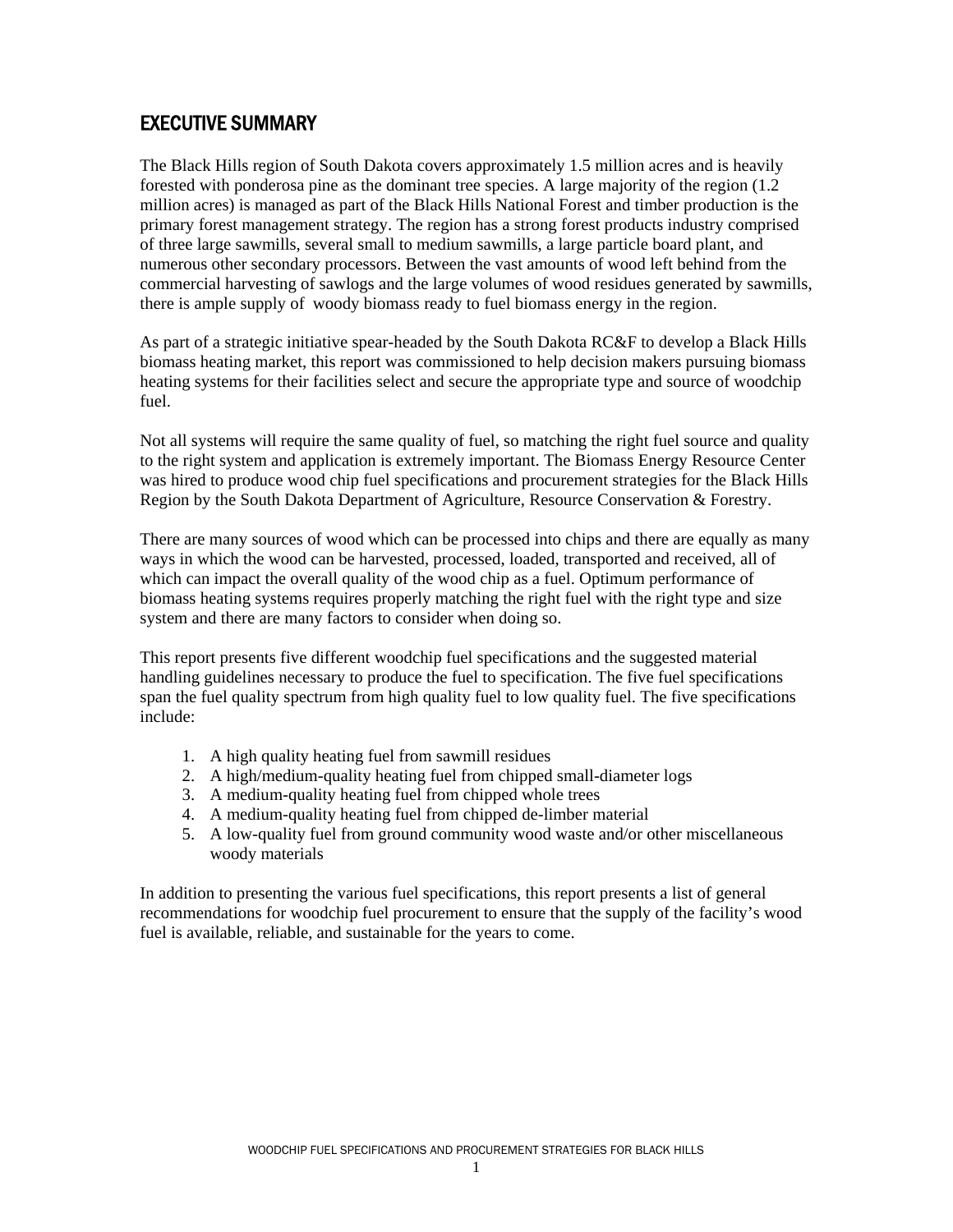## INTRODUCTION

The Black Hills region of South Dakota covers approximately 1.5 million acres and is heavy forested with ponderosa pine as the dominant species. A large majority of the region (1.2 million acres) is managed as part of the Black Hills National Forest and timber production is the primary forest management strategy. The region has a thriving forest products industry comprised of three large sawmills, several small to medium sawmills, a large particle board plant, and numerous other secondary processors. Sawmills in the region generate an estimated 100,000 green tons of woodchips annually and there is an estimated 208,000 green tons of un-merchantable wood left behind from commercial sawlog harvesting on Black Hills National Forest (BHNF) alone.<sup>1</sup> Between these two sources, there is ample supply of wood to fuel expanded biomass heat and power in the region.

As part of a strategic initiative spear-headed by the South Dakota RC&F to develop a Black Hills biomass heating market, this report was commissioned to help decision makers pursuing biomass heating systems for their facilities select and secure the appropriate type and source of woodchip fuel.

Not all biomass heating systems will require the same quality of fuel, so matching the right fuel source and quality to the right system and application is extremely important. Factors that should be closely examined and considered early in the planning process are the biomass heating system's technology and capability of handling various wood fuels, the existing regional forest products industry, the regional forest management objectives and the facility operator's willingness and enthusiasm. Each project will be different. Each heating system operator will have different expectations. Each area throughout the state will have different fuel type availability or potential. There is no one-size-fits-all wood fuel specification for biomass heating.

Biomass heating systems will function and perform better with a high quality fuel. Systems that are fueled with consistent, uniform sized woodchips experience fewer mechanical jams of the fuel feeding equipment. Systems that are fed lower moisture content wood chips typically require less fuel to produce the same amount of heat. Systems that are fed cleaner woodchips (bark, needle, dirt and debris free) produce less ash and can burn longer without maintenance and removal of ash. However, burning the highest quality chip possible may not be the primary intent of the installation of a woodchip combustion system.

On the contrary, most systems are installed for the purpose of using locally available low-grade wood and reducing heating fuel bills. Many woodchip combustion systems are designed to handle a wider range of chip quality. However, smaller woodchip combustion systems tend to be more sensitive to the quality of the woodchips than larger systems. To keep the capital costs of smaller systems down, fuel handling equipment is not over-sized to handle inconsistent and low-grade woodchip fuel. Larger systems that off-set more fossil fuel by burning greater amounts of wood often have better paybacks and can afford to be over-sized in the fuel handling equipment. So, matching the right fuel source and quality to the right system and application is extremely important.

 $\overline{a}$ <sup>1</sup> Williams, James. USDA Forest Service, Northern Hills Ranger District, Black Hills National Forest.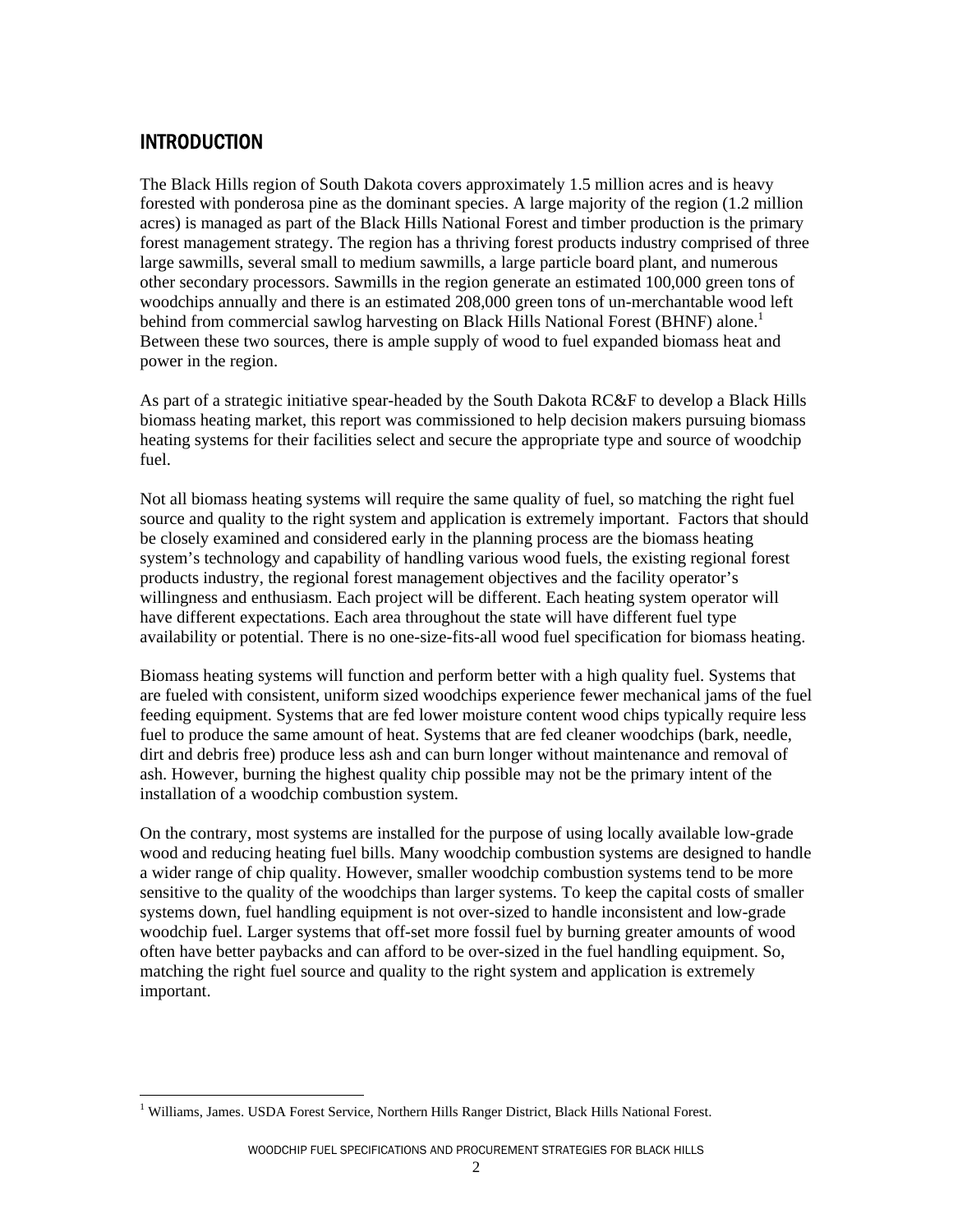## South Dakota Department of Agriculture, Resource Conservation & Forestry

The South Dakota Department of Agriculture is committed to promoting forest health treatments designed to restore and maintain the health of fire-prone ecosystems by increasing the use of woody biomass as an energy source. The South Dakota Department of Agriculture, Resource Conservation & Forestry Division (SD RC&F), serves to conserve, protect, improve and develop the natural resources for the citizens of South Dakota. As a state government office, SD RC&F provides private land owners with the technical assistance to conserve and manage their forests.

### Biomass Energy Resource Center

The Biomass Energy Resource Center (BERC) is an independent, nonprofit organization that assists in the development of biomass energy projects, from feasibility studies to commissioning. BERC is staffed by knowledgeable professionals who have over 30 years of cumulative experience in the biomass energy field and have provided technical assistance in the development of dozens of projects throughout the country.

# Scope of Work

The following report details five fuel specifications to show a range of potential wood fuel specifications for various wood sources and types. This guide also intends to help decision makers determine which fuel specification is the most appropriate for a given project, since not all projects will require the same quality of fuel.

BERC was hired to produce a woodchip fuel specifications and procurement strategy by the SD RC&F. This report is intended to help decision makers determine which fuel specification is the most appropriate for a given project. The tasks performed for this report include developing at least five general woody biomass fuel supply specifications appropriate for the Black Hills region, making recommendations on fuel handling procedures and making recommendations for securing biomass supply contracts.

Specific work products include:

- The woody biomass specifications, including information relating to species, mineral content, moisture content and optimal material handling procedures.
- Guidance on how to secure woody biomass supply contracts.
- Discussion on the pros and cons of each fuel specification and the appropriate conditions under which each specification could be used.

### Methodology

These specifications were developed specifically for the Black Hills region by examining a combination of important factors—the forest resource, the infrastructure of the existing forest products industry, and the technical requirements of various woodchip heating systems. A four day site visit was conducted to view the material handling systems in place for sawmill's and the commercial harvest methods first hand. Numerous chip samples were taken and laboratory analyses' were conducted to determine their fuel properties. These laboratory analysis results were compared to similar lab analysis results of western softwood species woodchips. Foremost, these specifications were developed relying upon the years of experience BERC has in successfully matching various fuel supplies with different wood systems.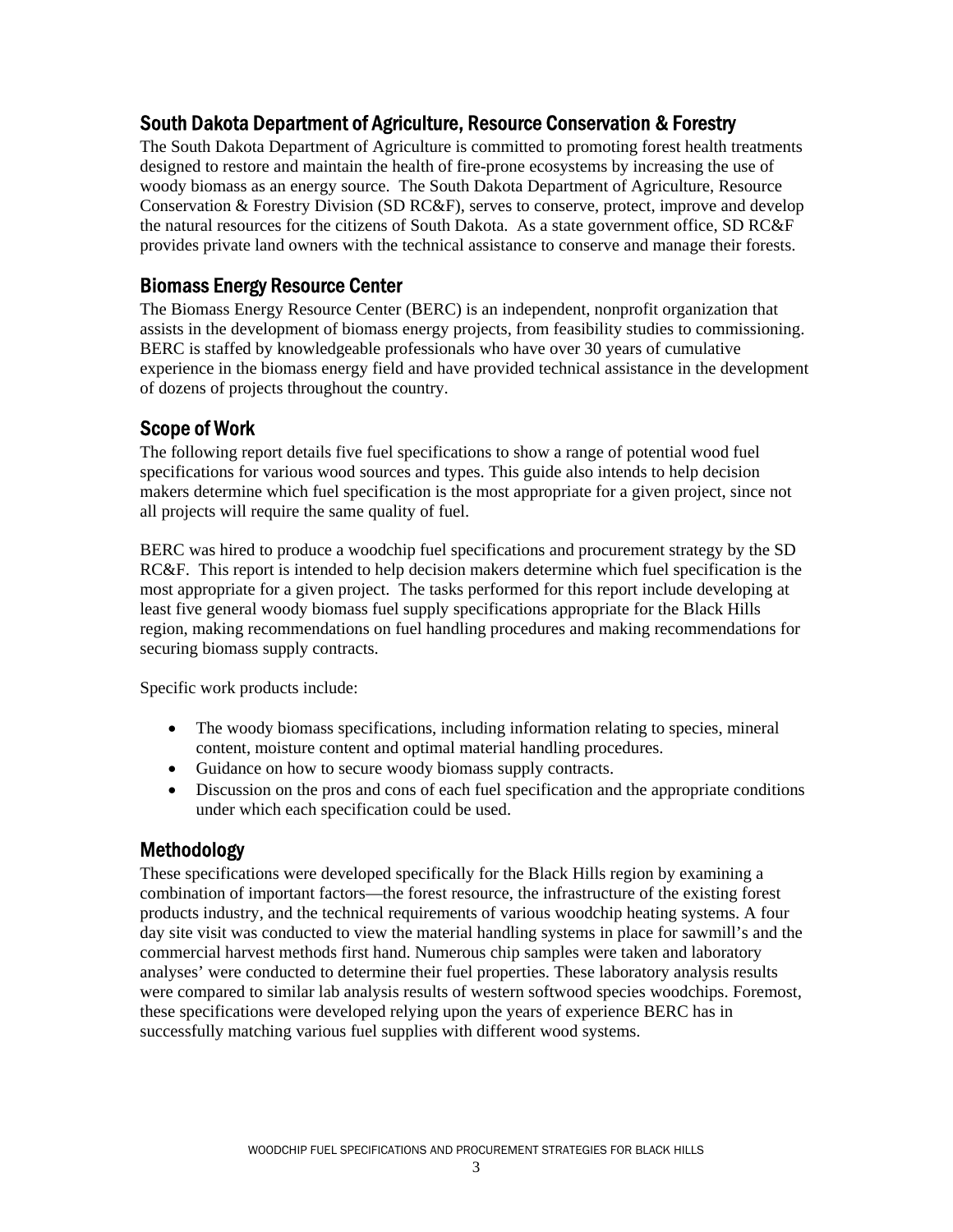# CHIP QUALITY

There are numerous factors which affect the properties of wood chips and their overall quality for use as fuel. Wood can come in all shapes and sizes—and usually does. The following are the most important parameters which govern the chip's overall quality for use as a heating fuel.



**Photo 1** – High quality woodchips for use as heating fuel

# Chip Size, Shape, and Uniformity

Quality chips are consistent in shape and size. Typical high quality chips vary in size from 1" x 1" x  $1/8$ " thick to  $2\frac{1}{4}$ " x 2  $\frac{1}{4}$ " x  $\frac{1}{4}$ " thick. Chips that are relatively square and flat are easily conveyed, augured, and feed into the system smoothly. While the majority of woodchip heating systems can handle some oversized material, long "stringers" can present a risk for jamming feed augers and shutting the system down. Long stringy wood often "bridges," meaning it can form hollow cavities in hoppers and bins as the material below is removed. Material bridging can cause some systems to shut down due to the perception that the

bin is out of fuel when it is not. Similarly, while most woodchip heating systems are designed to handle some amount of wood "fines," too much fines content can present issues when moisture content is either too low or too high.

# Energy Content

There are several ways in which the energy content of wood can be measured. Higher heating value (HHV) measures the energy content of perfectly dry wood (zero percent moisture content). Energy content can also be expressed as the lower heating value (LHV) or the net energy after the wood's moisture content has been vaporized during combustion.

Wood energy values vary widely—from a HHV of 8,000 to 12,200 British thermal units (Btu) per dry pound. The energy value of bark can range from  $7,200 - 10,800$  Btu per dry pound.<sup>2</sup> The species of tree which the wood came from can make a difference in a wood chip's value as a heating fuel. Softwoods typically have a higher Btu value than hardwoods on a dry weight basis. The major factors which vary between species are the moisture content and the density of the wood. Additionally, certain species have higher oil contents in their wood which can boost the Btu/lb properties. Most western softwood species have a HHV of about 9,000 Btu per dry pound and ponderosa pine has a HHV of 9,140 Btu per dry pound.<sup>3</sup>

# Moisture Content

The recoverable energy content of wood is highly dependant on the moisture content. Trees need water to grow and are predominantly comprised of water. From when a tree is cut green to when it is eventually burned, moisture content typically decreases due to air drying. During combustion

<sup>&</sup>lt;sup>2</sup> Ince, Peter J. *How to Estimate Recoverable Heat Energy in Wood or Bark Fuels*, USDA Forest Products Laboratory <sup>3</sup> Ibid.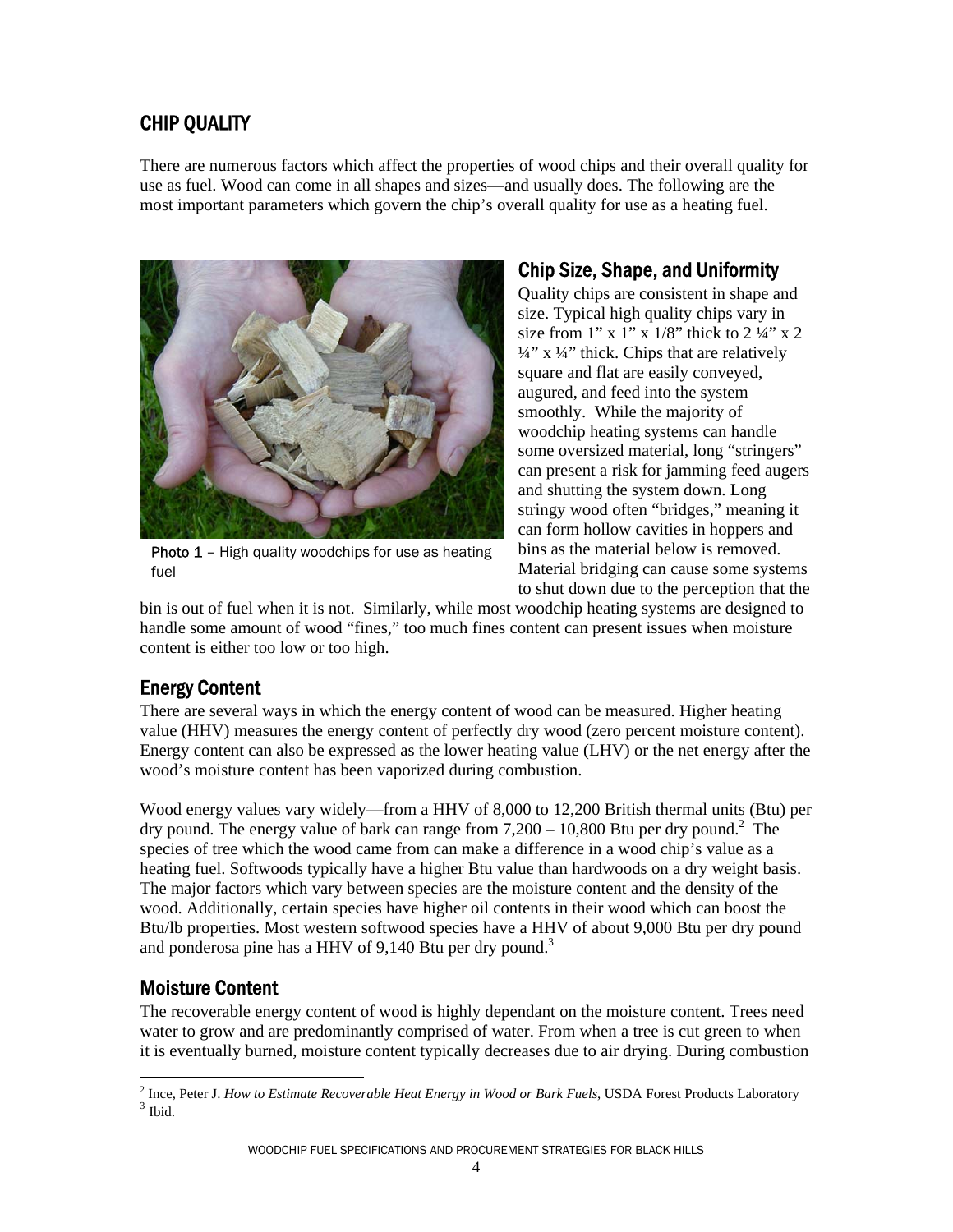the moisture content of wood fuel evaporates and absorbs energy in the process. This moisture typically escapes out the stack as heated water vapor. This net energy content of wood is referred to as the LHV.

Additionally, if the moisture content is too high the material will be difficult to handle, risk freezing in winter, and have lower fuel value, resulting in the need to burn significantly more fuel to extract the same amount of energy as a drier fuel. If the material is too dry there can be problems from dust and higher particulate emissions.

The target moisture content is 30-35%, but most woodchip combustion systems can handle wood fuel that ranges from 15% - 50%. However, softwoods can exceed 50% moisture content when cut green, even in arid climates, like the Black Hills. Consistency in moisture content is almost as important as the fuel being within the acceptable moisture content range.

Please refer to the Moisture Content and Pricing Chart (Appendix B) for information on the effect of moisture content on the cost of heating with woodchips.



Photo 2 – "Clinkers" or fused minerals in the ash from a woodchip heating system

#### Mineral Content

The mineral content of the fuel is a very important factor in the overall chip quality for several reasons. Minerals bound in wood contribute to the formation of ash once the rest of the wood is combusted. Certain forms of minerals in the fuel can cause complications in some biomass heating systems during combustion. In general, the lower the mineral or ash content, the better. Ideally the ash content of chips for heating should be below 2.5%. Ash can come from two main sources – the naturally occurring minerals contained in the tree itself and the dirt and debris picked up from the soil in the process of harvesting (discussed further in section 2.5 below).

Silica and alkali mineral content of the ash is another important factor. Wood fuel that contains significant amounts of potassium or sodium, sulfur, chlorine and silica (high alkali elements) form "clinkers," or fused minerals, which melt and bind to the combustion grates and refractory, limiting the combustion efficiency by blocking air flow. As the alkali content of the ash approaches 0.4lbs per million Btu the potential for mineral fusion increases significantly. Different parts of trees contain varying levels and types of minerals. "White wood" contains the lowest amounts of ash producing minerals (under 1%) whereas the bark contains upward to 6-7%. Needles contain relatively high levels of minerals and are the primary source of silica (20%) in wood fuels contributing to the fusion of ash at standard combustion temperatures. Softwood tree needles contain exceptionally high concentrations of alkali minerals.

Total ash content greater than 8% becomes problematic for most wood chip heating systems. High quality heating fuel will have the absolute lowest possible ash content.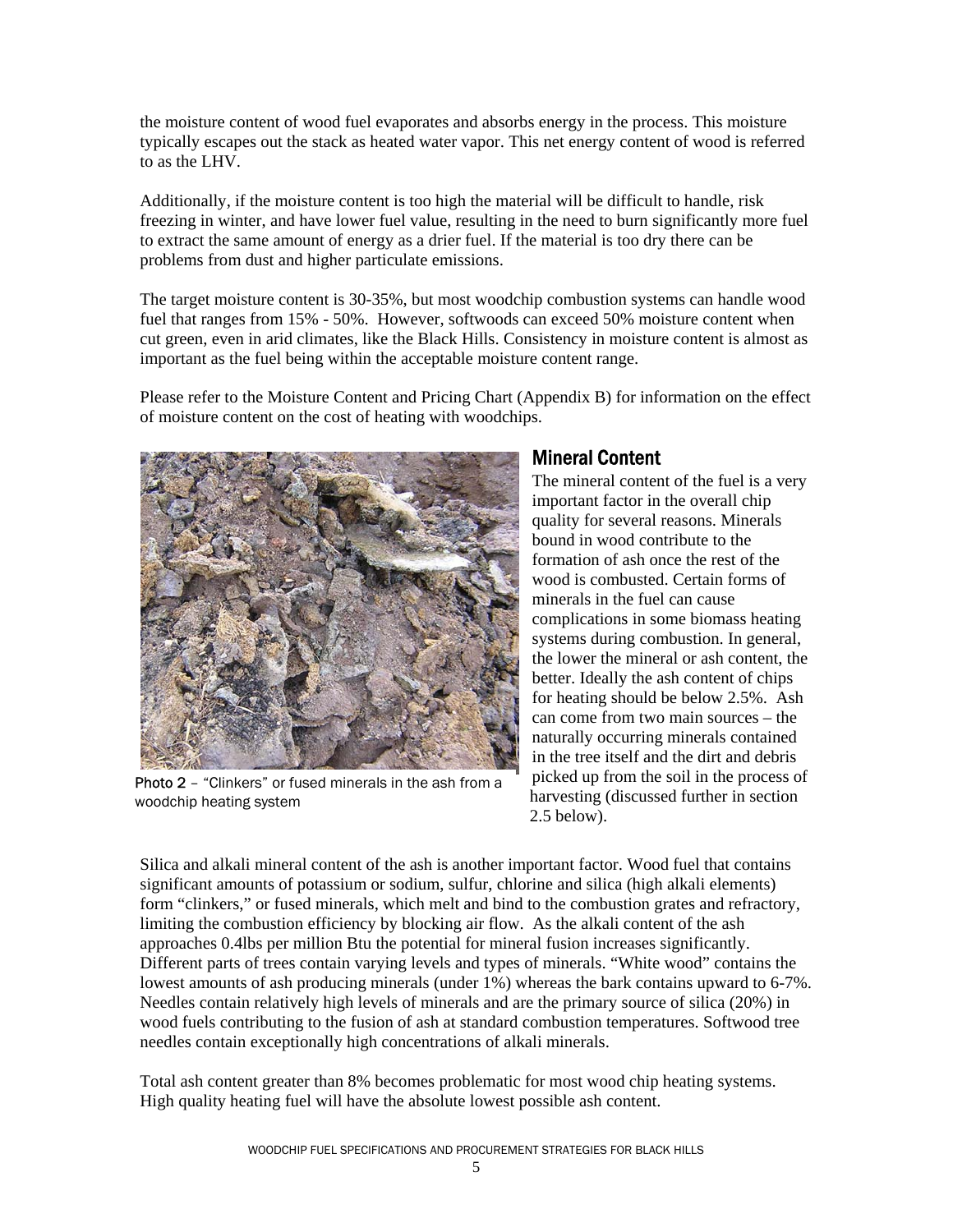### Absence of Dirt and Other Debris

The cleanliness of the fuel is yet another important factor which relates closely to the ash content factor discussed above. In addition to generating more ash, dirt and grit can be extremely abrasive and wear down chipping equipment and other material handling equipment used to deliver fuel to the combustion chamber. Wood fuel should be kept clean and free of other foreign materials like metal objects such as nails, chipper knives, bolts, etc.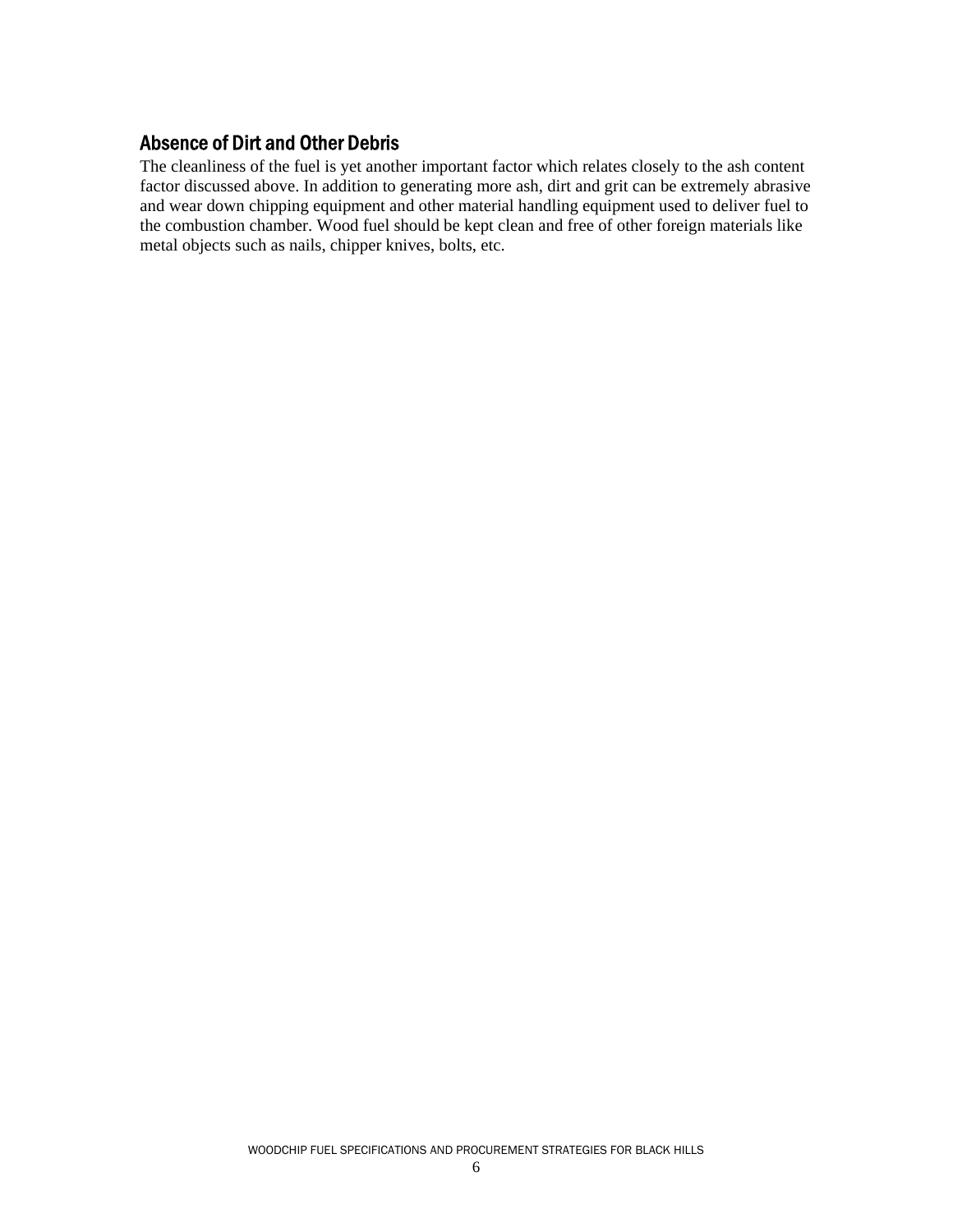# SOURCES OF WOOD FOR HEATING FUEL CHIP PRODUCTION

There are a wide range of sources of low-grade wood which can be transformed into woodchips for heating fuel. The primary sources include sawmill and post and pole mill residues, community wood trimmings, and various forest derived material.

# Mill Residues

The Black Hills region has a thriving forest products industry. Within the Black Hills there are 16 sawmills producing an estimated 247 million board feet of lumber annually.<sup>4</sup> There is also a wide range of sawmill sizes—from the very small (several hundred thousand board feet) to the very large (over 100 million board feet annually).

Sawmills producing dimensional lumber receive round logs and saw them into square boards. In this process there is a significant volume of outer edge material wasted.



Photo 3 - A debarked log being cut into dimensional lumber.

There are some differences in how this material in handled between larger and smaller sawmills. Larger sawmills typically debark logs prior to sawing whereas some smaller mills will saw logs with the bark still on. This is an important distinction and should be looked at when considering



Photo 4 -Chips and sawdust being blown directly into a live bottom trailer at a post and pole mill.

fuel supply sources and quality. Also, larger sawmills typically have stationary chipping equipment integrated into the mill operations and chips are produced on a continual basis rather than batch runs. Many of the larger sawmills in the Black Hills region ship their chips by trucks to Wyoming to be loaded onto rail cars and shipped by rail to Longview fiber in Washington. Additionally, several sawmills send their chips and sawdust to a nearby particle board plant. Several "mom and pop" sawmills do not own chippers to process these slabs and often burn them on-site in "teepee" burners.

Sawmills can produce excellent quality fuel for biomass heating systems and strong, local markets for their by-products are very important to these mills. However, it is important to remember that making chips and serving heating fuel customers is not a sawmill's primary business. Making and selling more lumber is their goal – not making by-products.

 $\overline{a}$ 4 Black Hills Forest Resource Association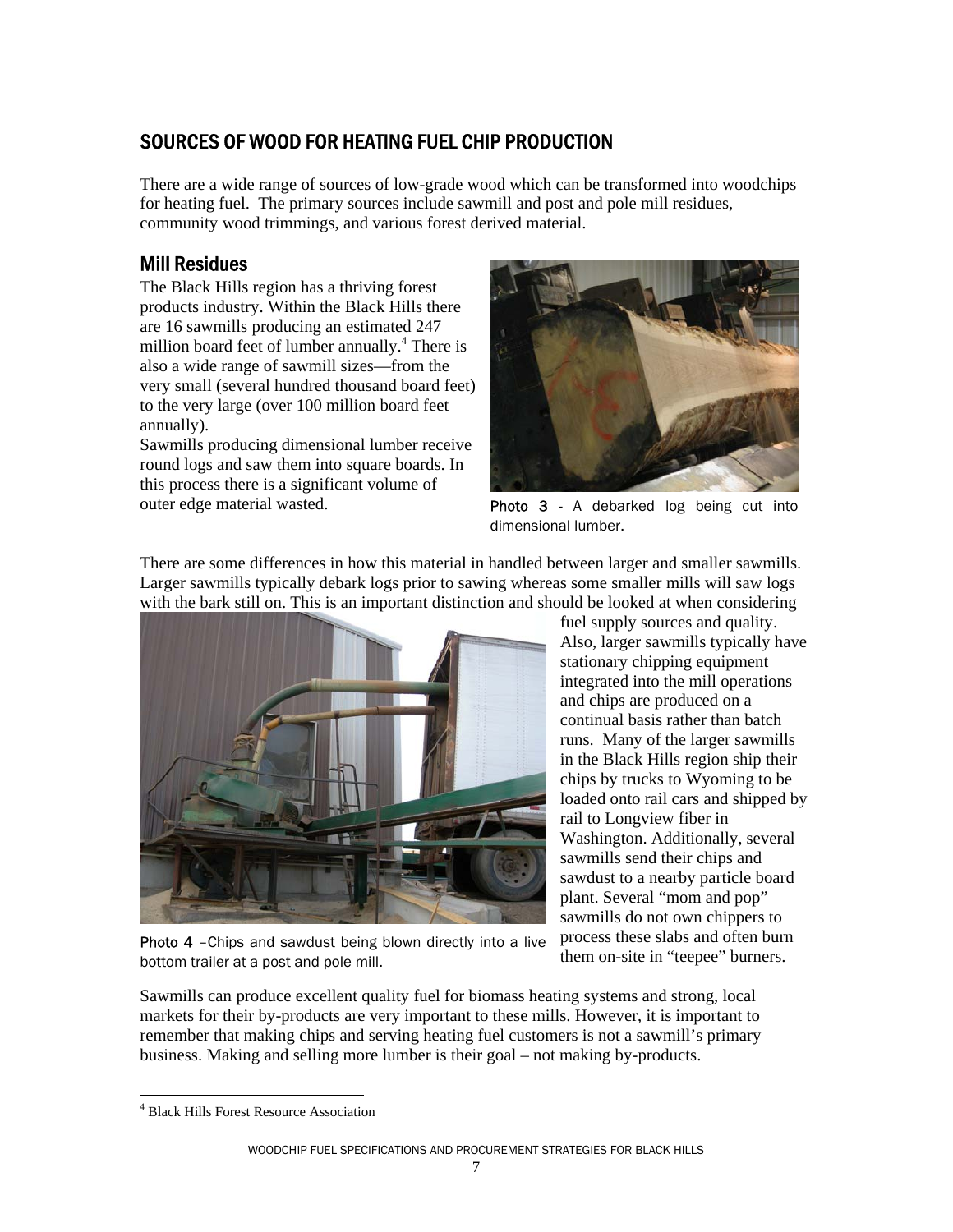The major differences between post and pole (P&P) mills and sawmills are that post and pole mills typically produce a lesser amount of by-products and their by-products are quite different. Log peelings from P&P mills are long stringy material which can be problematic as a biomass heating fuel. P&P mills which have doweling mills, however, can produce a chip-like product that can be used successfully in woodchip heating systems. P&P mill dowler chips can run somewhat smaller in size than the chips made from slabs at sawmills, but can perform just as well in biomass heating systems. It is important to note that the dowler chips can also contain a higher percentage of fines which can create dust and other issues in a woodchip heating system. If the fines content exceeds the allowable percentage prescribed in the fuel specification, additional screening should be considered as a means to remove the fines.

Several sawmills in the Black Hills region combine their chips and sawdust into trailers for shipment to the particle board plant. Separating the sawdust from the chips for supplying seasonal heating systems is important because sawdust fines can present problems for these heating systems such as excessive dust in the boiler room and increased particulate emissions.

### Community Wood Trimmings

Many urban, suburban and rural communities in the Black Hills generate significant volumes of woody debris (excluding construction and demolition (C&D) debris). A majority of this material is from urban forestry, arboriculture, and residential yard trimmings. Many communities recycle this material along with old wooden pallets and other unpainted and untreated wood into mulch products or use it as bulking agent for composting other organic wastes. This material, in some situations, can be used for fueling biomass heating and CHP systems, although it is generally not



Photo 5 - Community wood trimmings being ground into chips using a tub style grinder.

recommended. C&D wood waste should be completely avoided.



Photo 6- Community wood waste in Rapid City

If this material were to be used as a fuel source for a biomass system it is very important that any metal be removed using magnets as the ground material is discharged off the grinder's conveyor. Screening to remove excess oversized material and to remove fines will significantly improve this material's overall quality as a fuel. Lastly, every precaution should be employed to ensure that the woody material does not contain any painted, stained, glued, or treated wood. Including materials like leaves and grass clippings can significantly reduce the fuel value of this material.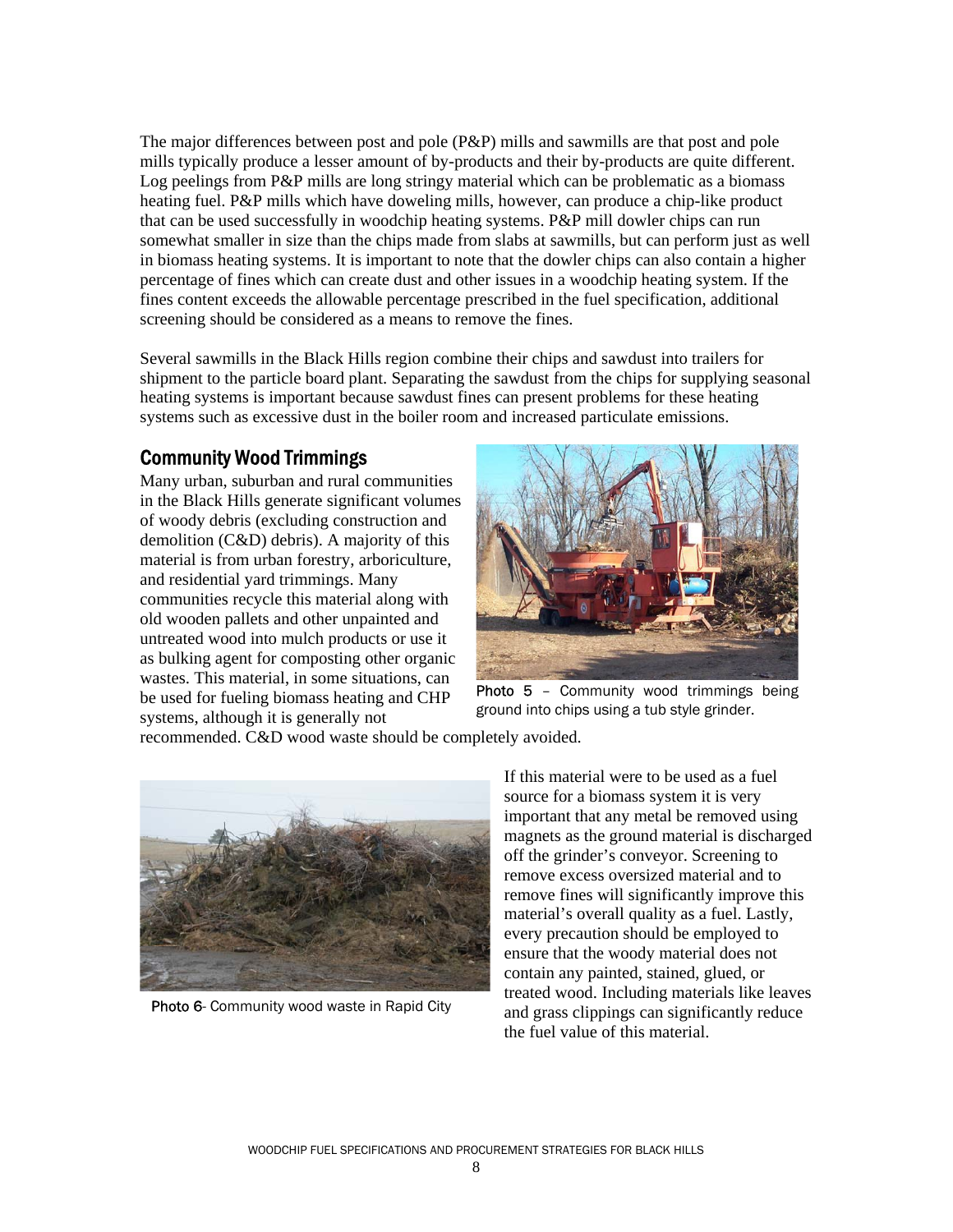## Forest Derived Material

There are three main categories of material which can be used to produce fuel chips from the forest: de-limbed logs and poles; whole trees; and slash. These products can be generated as part of commercial timber harvesting or as part of a fuel reduction thinning/ restoration project. Currently in the Black Hills commercial harvesting of sawlogs leaves large volumes of unmerchantable wood in de-limber piles. There is tremendous opportunity to utilize the unmerchantable material "as is" but there is also opportunity to extract this material as smalldiameter roundwood.

#### LOGS

Small-diameter logs can be chipped to produce high-quality heating fuel. The resulting chips tend to be more uniform in shape and size because the material being fed into the chipper is relatively consistent in shape and diameter, and the feed rate of the material is fairly consistent as well. These logs are typically 8 inches in diameter or smaller, and in various regions of the country are commonly referred to as "pulp" logs. The cost to produce chips from small diameter logs is typically high because the trees need to be cut, de-limbed, and forwarded to a central landing for chipping.

There are a few techniques that can help ensure chip quality from chipping logs. Keeping the chipper knives sharp is very important. Dull or damaged knives will produce significantly more oversized stringers which can jam fuel feed augers. Another important consideration is the method in which the



Photo 7 - Small diameter logs from a fuel reduction treatment.

trees or logs are transported to the log landing. Forwarding the logs or whole trees reduces the amount of dirt which is picked up when the logs or trees are dragged with a skidder. Less dirt embedded in the bark will help keep the chipper knives sharper longer. A chipper which has a built in flail de-barker to remove the bark before chipping can also help improve the overall chip quality.



Photo 8 - Whole trees chipped into heating fuel in Chadron, Nebraska. (Photo courtesy of Tom Coston, Biterroot RC&D)

#### WHOLE TREES

Trees which are harvested and skidded to a central location without de-limbing can be chipped to produce a medium grade fuel chip. While the ash content of this fuel will be significantly higher than chips made from de-limbed logs (due to the higher mineral content of increased needles and bark), the ratio of white wood to bark and needles is high enough to produce a good quality fuel.

There are several strategies which can be employed to maximize the chip quality using whole trees as a chipper feedstock. The trees should be left for a period of time (several months) to dry before chipping. Dry needles tend to fall off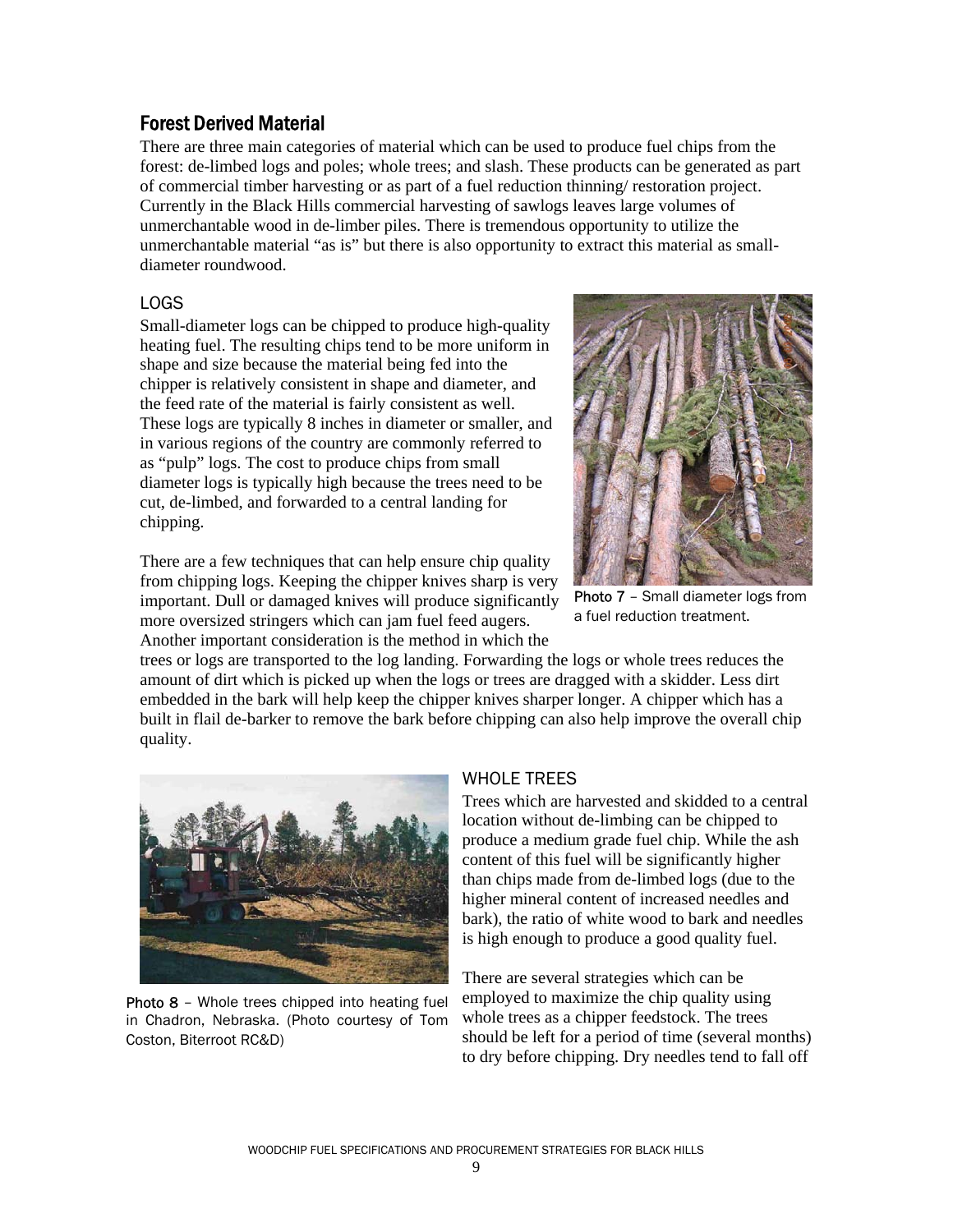easier than green needles. By giving dry trees a quick shake with the grapple arm before feeding into the chipper, some needles can be removed. If possible, a chipper which uses a chain flail delimbing/debarking mechanism prior to chipping could be used to make a cleaner chip.

#### SLASH/DELIMBER PILES

The de-limbing process for sawlogs generates considerable volumes of wasted wood. Depending on the type of harvest and where the de-limbing takes place the resulting slash can be used to produce a usable fuel chip. In the Black Hills where markets for small diameter logs (like pulp) are scarce, there are high percentages of "white" wood in the de-limber piles. Despite these significant volumes of white wood in the average Black Hills de-limber piles, the ratio of white wood to bark and needles tends to be lower than with whole trees (depending on what diameter the trees were).



Photo 9 - A large de-limber pile. (Photo courtesy of Jim Williams, USDA Forest Service)

There are several handling techniques that will help produce higher quality chips from this lowquality material. If possible, allow the material to dry for several months. The drier the material, the easier it will be to remove a portion of the needles from the wood in the chipping process. Also, several chipper equipment manufacturers make model which have a fines separation and



Photo 10 - Fines separator/discharge feature on a Morbark whole-tree chipper.

discharge feature. When the knives on the disk strikes the tree stem chips are sliced off and blown up the chute and into the trailer and any fines are dropped out and blown out the side and on to the ground. While this technique will slightly reduce the tons per hour output of the chipper and it will take longer to fill a trailer, it drastically improves the quality of the chips.

Another strategy that works well for improving the overall chip quality of de-limber pile chips is the operator's careful selection of stems with sufficient wood volumes from the de-limber pile. The current inforest chipping operations that

produce chips for the region's sole particle board plant report chipping approximately 75% of the  $\det$  de-limber pile volume.<sup>5</sup> By leaving the worst 25% behind the chip quality is enhanced.

 $\overline{a}$ <sup>5</sup> Personal communication, Robert Baker, Baker Timber Products.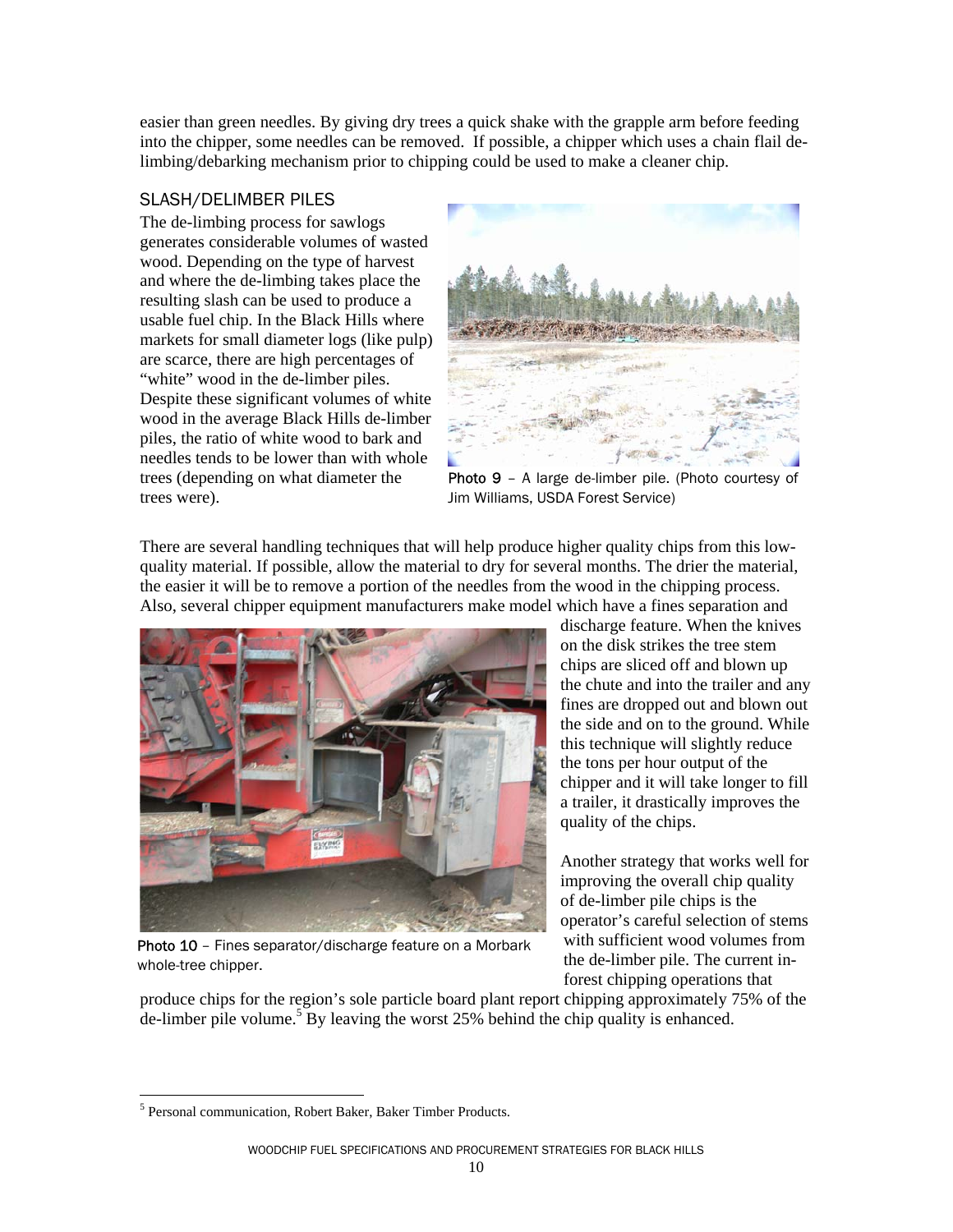# MATERIAL HANDLING CONSIDERATIONS

### Chipping versus Grinding

There are two main methods of mechanically reducing wood into a useable fuel for biomass heating and power systems – chipping and grinding. Each method has its advantages and disadvantages. Chipping generally produces a more uniform material with a far greater volume of the material being within the target particle shape and size. A typical disk style chipper uses a large disk set at roughly an 18 degree angle to the in-feed of wood. The disk has several rectangular slots in which knifes are mounted on the leading edge. As the wood is fed into the chipper, the disk spins and slices the wood across the grain of the wood. Grinding is a method that uses a drum with mounted hammers which hack the wood into smaller pieces. The grinding action typically occurs with the grain of the wood being fed to the grinder and therefore produces a significant amount of long stringy material.

The quality of the chip depends on the type of equipment used and how well maintained it is, and also what the chipper is fed. Uniform stems passed through a well maintained (sharp knives) disk chipper will produce a uniform chip. Random diameter and shaped material passed through the chipper simultaneously will produce less uniform chips.

### Intermediate Storage and Loading

If wood is chipped and not immediately blown into a delivery vehicle or vessel such as a roll-off container, there is the opportunity for contamination. Chips which are stock piled on the ground can pick up excess water and when the chips are eventually loaded into containers, dirt and other debris is often mixed in. If chips need to be stored prior to loading into delivery containers, stockpiling the chips on a concrete or asphalt pad is the best option to make sure dirt is not blended into the chips when using a loader to load the chips into trucks.



Photo 11 - Outdoor chip storage at the Sturgis Sawmill.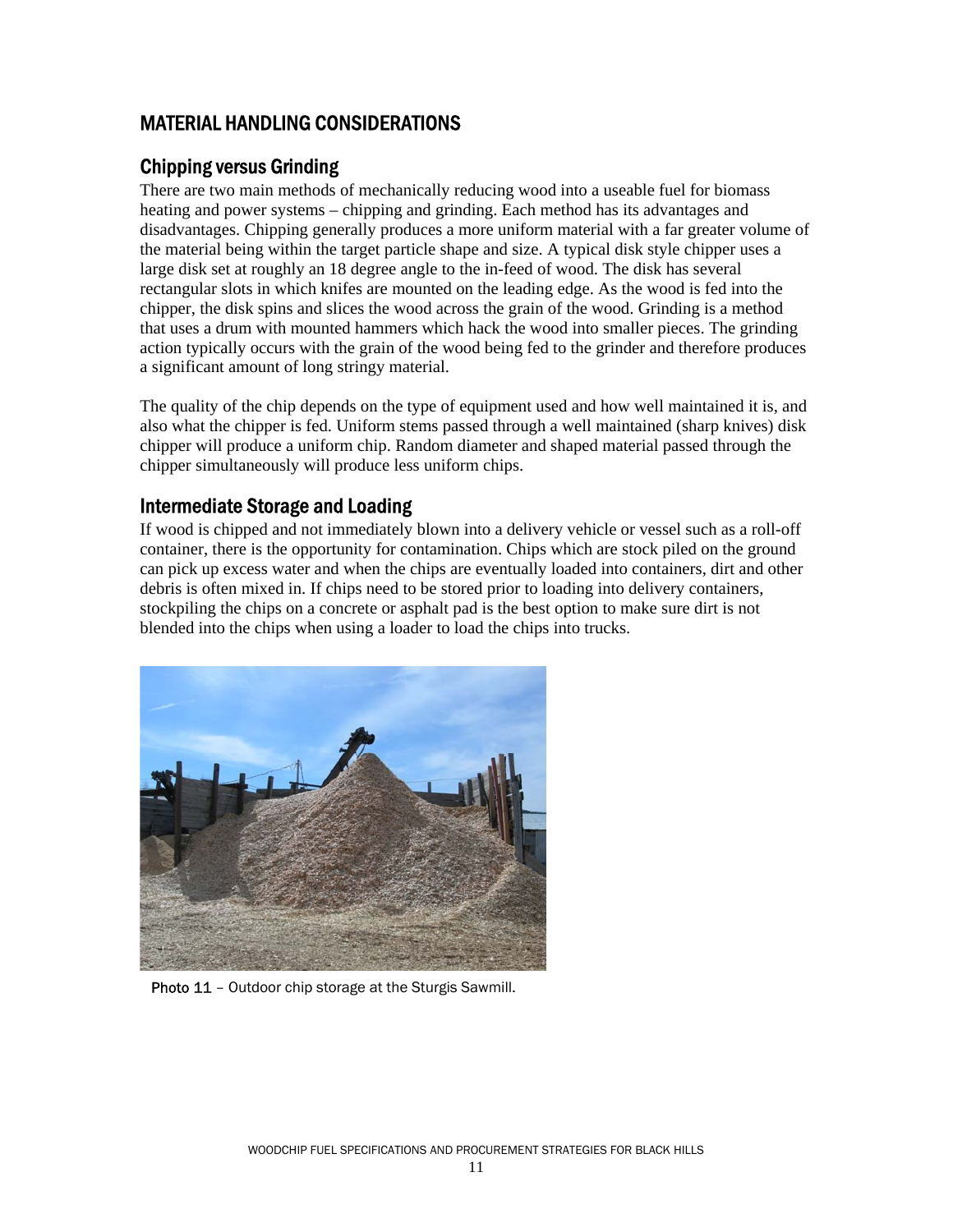# **Sizing**

In some situations additional mechanical sizing (screening) of the chips may be warranted. Not all chips will require sizing. If there are large amounts of oversized and/or undersized material sizing is necessary.

There are many different mechanisms to size materials – screens are just one. Many mechanisms are built for classifying materials into acceptable and unacceptable, which allows for removing either the over-sized or under-sized material and keep the rest. Ideally the sizing equipment will allow for a single pass removal of over-sized and the removal of fines. Chip sizing can significantly improve the chip quality, but is a significant added expense. If the sizing equipment can be placed in-line with the chipping equipment, maximum efficiency can be achieved and the processing costs are kept to a minimum.



Photo 12 - Sizing equipment used for removing over-sized chips and fines at the Sturgis Sawmill.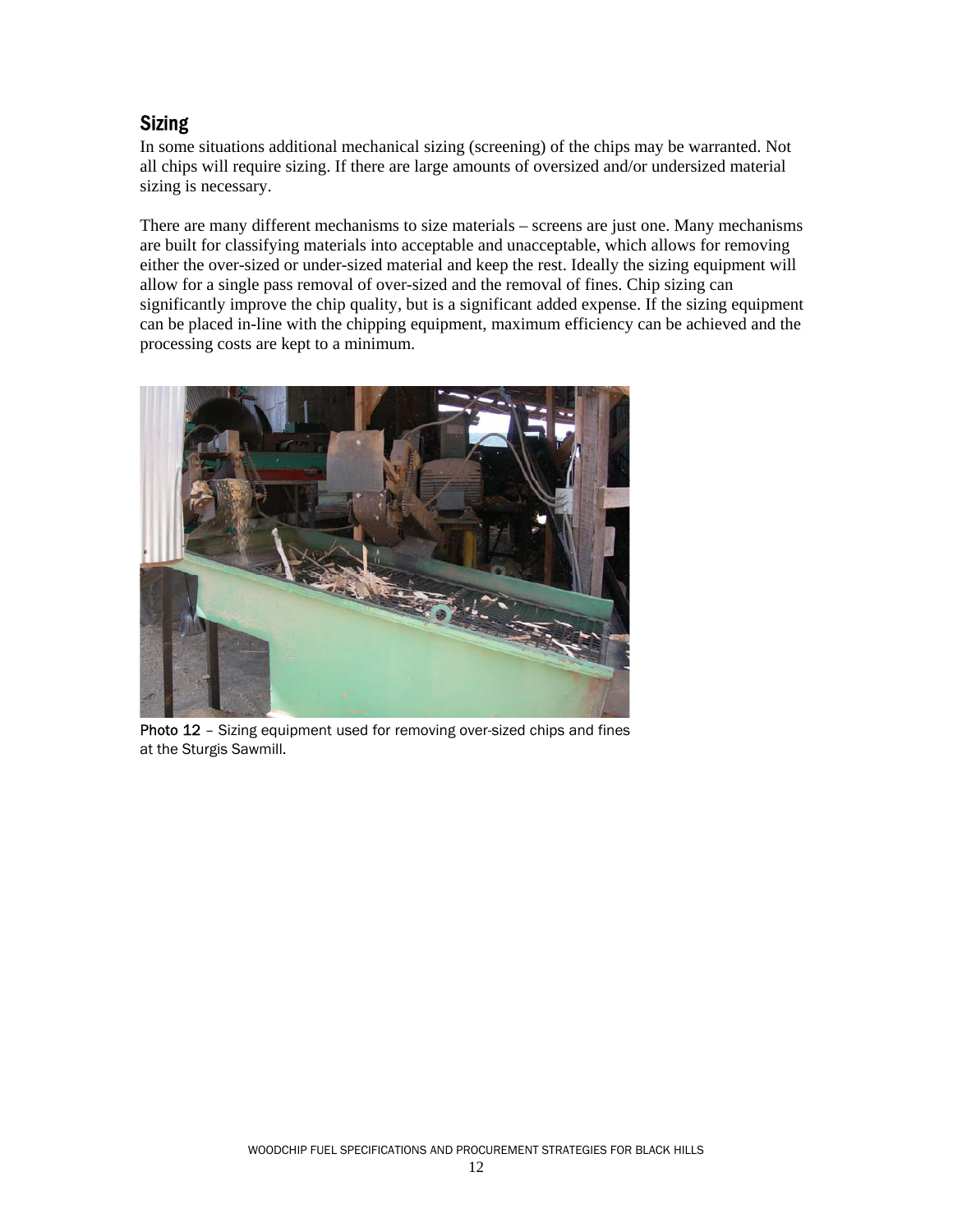# WOOD CHIP FUEL SPECIFICATIONS

| <b>WOOD FUEL SPECIFICATION 1</b> |                                                                      |  |  |  |  |  |  |
|----------------------------------|----------------------------------------------------------------------|--|--|--|--|--|--|
| Description                      | A high quality heating fuel from sawmill residues                    |  |  |  |  |  |  |
|                                  |                                                                      |  |  |  |  |  |  |
| <b>Technical Requirements</b>    |                                                                      |  |  |  |  |  |  |
| Target Moisture Content          | 30%                                                                  |  |  |  |  |  |  |
| Moisture Content (Acceptable     | 25%-42%                                                              |  |  |  |  |  |  |
| Range)                           |                                                                      |  |  |  |  |  |  |
| Minimum Btu's/lb (wet weight)    | 5,500 (HHV)                                                          |  |  |  |  |  |  |
| Target Chip Size                 | $2''$ x $2''$ x $\frac{1}{4}$                                        |  |  |  |  |  |  |
| Maximum Chip Size                | No more than 5% shall be 4 inches or larger in any dimension         |  |  |  |  |  |  |
| <b>Maximum Fines Content</b>     | No more than 5% shall be smaller than 1/16". No wood                 |  |  |  |  |  |  |
|                                  | flour or dust is allowed.                                            |  |  |  |  |  |  |
| Total Ash Content                | Maximum 3% (dry matter basis)                                        |  |  |  |  |  |  |
| Alkali Mineral Content of Ash    | Maximum 0.2 lbs/MMBtu                                                |  |  |  |  |  |  |
|                                  | <b>General Requirements Necessary to Meet Technical Requirements</b> |  |  |  |  |  |  |
| Wood Species                     | Ponderosa pine and other mixed conifers                              |  |  |  |  |  |  |
| <b>Wood Source</b>               | By-product from processing debarked logs at sawmills or post         |  |  |  |  |  |  |
|                                  | & pole mills.                                                        |  |  |  |  |  |  |
| Age of Wood (from time of        | Ideal age is 3-12 months. The flow of residues from the mill         |  |  |  |  |  |  |
| harvesting)                      | must be on a "first-in first-out" basis.                             |  |  |  |  |  |  |
| Method of Processing             | Fuel made from chipping off-cuts/slabs from lumber                   |  |  |  |  |  |  |
|                                  | production or the uniform chips off pole dowler mill (not            |  |  |  |  |  |  |
|                                  | bark peelings from post & pole mills)                                |  |  |  |  |  |  |
| Recommended Equipment            | Stationary disk type chipper - grinding is not recommended.          |  |  |  |  |  |  |
|                                  | In-line screening equipment as necessary.                            |  |  |  |  |  |  |
| Handling & Storage               | Stored on concrete/black-top slab or loaded directly into            |  |  |  |  |  |  |
|                                  | delivery vehicle or container with conveyor. Stock piling chips      |  |  |  |  |  |  |
|                                  | on the ground increases mud and dirt content. Under cover            |  |  |  |  |  |  |
|                                  | storage (roofed area or tarp covering) is not essential but          |  |  |  |  |  |  |
|                                  | encouraged.                                                          |  |  |  |  |  |  |
| Transport                        | Ideally in live bottom (walking floor) trailers. Roll-off            |  |  |  |  |  |  |
|                                  | containers can be substituted if the heating plant has the           |  |  |  |  |  |  |
|                                  | overhead space requirements and overall capability of                |  |  |  |  |  |  |
|                                  | receiving fuel via dump bodies.                                      |  |  |  |  |  |  |
| <b>Quality Assurances</b>        | Random sampling and laboratory testing of 2 loads annually           |  |  |  |  |  |  |
|                                  | to ensure fuel meets specifications.                                 |  |  |  |  |  |  |
| Contaminants                     | Chips shall be free of any foreign materials including but not       |  |  |  |  |  |  |
|                                  | limited to nails, dirt, rocks, dirt, snow, ice, paint, glue, etc.    |  |  |  |  |  |  |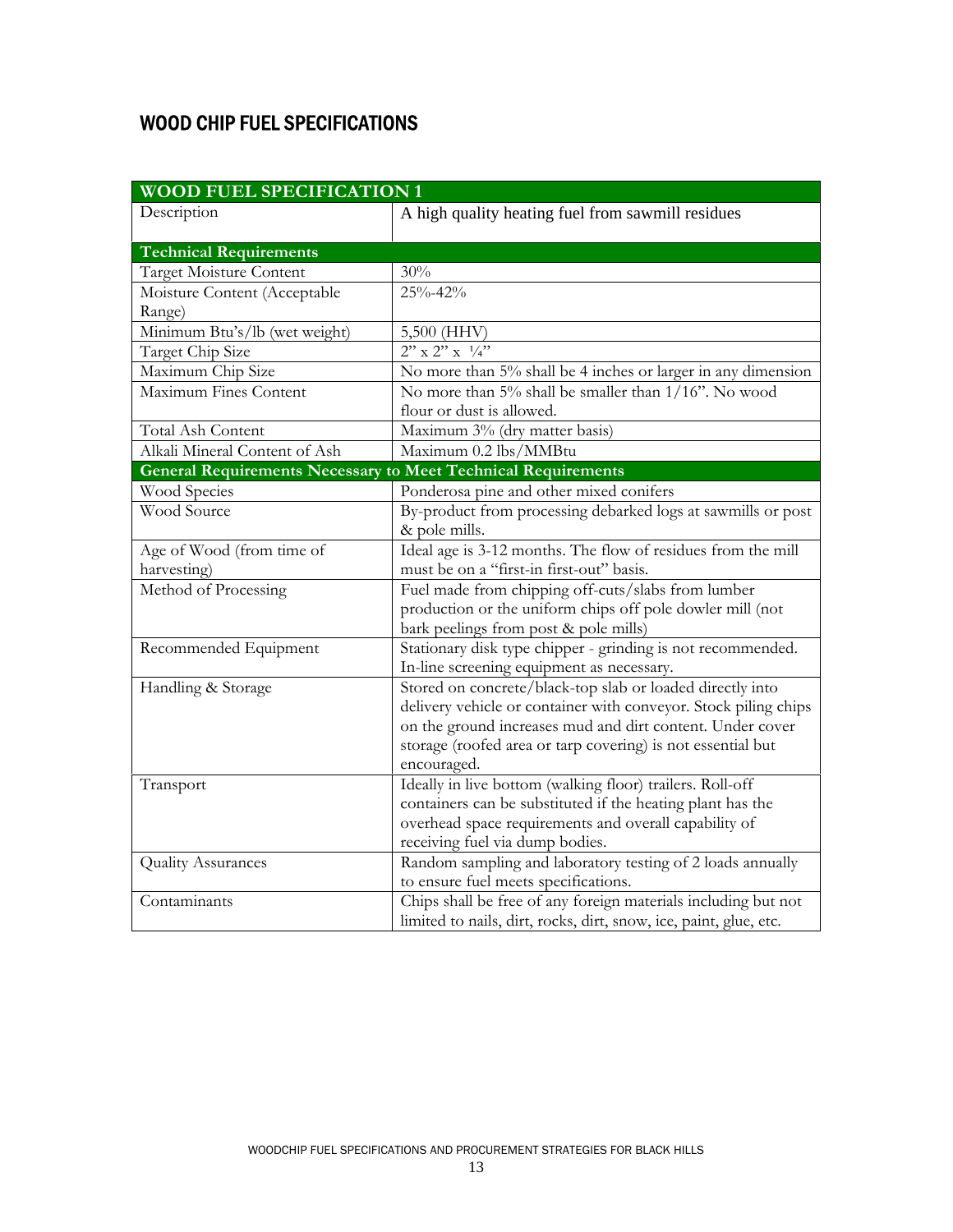This is a quality fuel that will perform very well in heating systems. Due to the consistent and uniform shape and size of the resulting chips, auger and other mechanical jams will be very infrequent. This fuel will require minimal maintenance time to free blocked feed equipment. Because of the low moisture content, low ash content and the high Btu value, this fuel will burn consistently and require fewer chips to get the same heat output. Ash production will be minor and the formation of clinkers on the grate will be minimal. The availability of this supply depends on having sufficient waste generation from mills within trucking distance of the facility. Given the number large sawmills in the Black Hills region, the supply of these high quality chips is abundant. Although this material does not help achieve the goal of creating new markets for removing biomass from fuel reduction treatments of fire prone forests, it does produce easy, convenient, and cost effective fuel.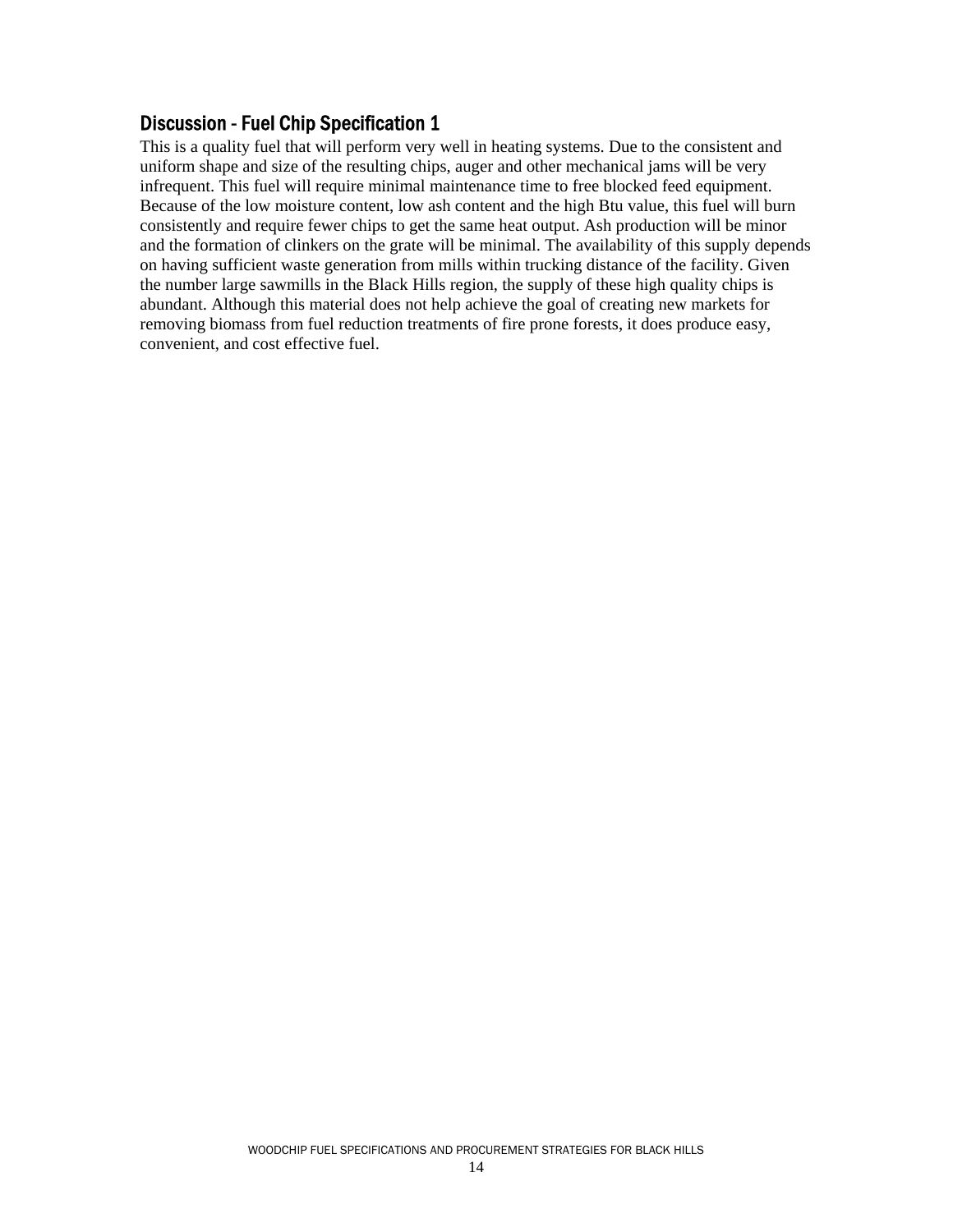| <b>WOOD FUEL SPECIFICATION 2</b> |                                                                        |  |  |  |  |  |  |
|----------------------------------|------------------------------------------------------------------------|--|--|--|--|--|--|
| Description                      | A high/medium quality heating fuel from chipped small<br>diameter logs |  |  |  |  |  |  |
| <b>Technical Requirements</b>    |                                                                        |  |  |  |  |  |  |
| Target Moisture Content          | 30%                                                                    |  |  |  |  |  |  |
| Moisture Content (Acceptable     | $25\% - 45\%$                                                          |  |  |  |  |  |  |
| Range)                           |                                                                        |  |  |  |  |  |  |
| Minimum Btu's/lb (wet weight)    | 4,750 (HHV)                                                            |  |  |  |  |  |  |
| Target Chip Size                 | $2'' \times 2'' \times 1/4$                                            |  |  |  |  |  |  |
| Maximum Chip Size                | No more than 10% shall be 4 inches or larger in any                    |  |  |  |  |  |  |
|                                  | dimension                                                              |  |  |  |  |  |  |
| Maximum Fines Content            | No more than $5\%$ shall be smaller than $1/16$ ". No wood             |  |  |  |  |  |  |
|                                  | flour or dust is allowed.                                              |  |  |  |  |  |  |
| Total Ash Content                | Maximum 7% (dry matter basis)                                          |  |  |  |  |  |  |
| Alkali Mineral Content of Ash    | Maximum 0.25 lbs/MMBtu                                                 |  |  |  |  |  |  |
|                                  |                                                                        |  |  |  |  |  |  |

|                           | <b>General Requirements Necessary to Meet Technical Requirements</b> |  |  |  |  |  |  |  |  |
|---------------------------|----------------------------------------------------------------------|--|--|--|--|--|--|--|--|
| Wood Species              | Ponderosa pine and other mixed conifers                              |  |  |  |  |  |  |  |  |
| Wood Source               | De-limbed small diameter logs or stem tops from forest               |  |  |  |  |  |  |  |  |
|                           | thinning operations. Stems can be chipped at landing, sort           |  |  |  |  |  |  |  |  |
|                           | vard or even at the sawmill or P&P mill.                             |  |  |  |  |  |  |  |  |
| Age of Wood               | Logs can be aged in log piles at the landing, roadside, sort         |  |  |  |  |  |  |  |  |
|                           | yard, or even at saw/post & post mills.                              |  |  |  |  |  |  |  |  |
| Method of Processing      | Logs can be de-limbed at the stump or whole tree skidded             |  |  |  |  |  |  |  |  |
|                           | and de-limbed at the landing.                                        |  |  |  |  |  |  |  |  |
| Recommended Equipment     | Grapple boom fed disk type whole-tree chipper with                   |  |  |  |  |  |  |  |  |
|                           | minimum 300 horse power and 15 inch diameter capacity.               |  |  |  |  |  |  |  |  |
| Handling & Storage        | Forwarding methods should limit accumulation of soil in logs         |  |  |  |  |  |  |  |  |
|                           | (forwarding vs. ground skidding or skidding in winter). Chips        |  |  |  |  |  |  |  |  |
|                           | should be directly blown into delivery vessel at the time of         |  |  |  |  |  |  |  |  |
|                           | chipping.                                                            |  |  |  |  |  |  |  |  |
| Transport                 | Ideally in live bottom (walking floor) trailers. Roll-off            |  |  |  |  |  |  |  |  |
|                           | containers can be substituted if the heating plant has the           |  |  |  |  |  |  |  |  |
|                           | overhead space necessary for dump body delivery.                     |  |  |  |  |  |  |  |  |
| <b>Quality Assurances</b> | Random sampling and laboratory testing of 2 loads annually           |  |  |  |  |  |  |  |  |
|                           | to ensure fuel meets specifications.                                 |  |  |  |  |  |  |  |  |
| Contaminants              | Chips shall be free of any foreign materials including but not       |  |  |  |  |  |  |  |  |
|                           | limited to nails, dirt, rocks, dirt, snow, ice, paint, glue, etc.    |  |  |  |  |  |  |  |  |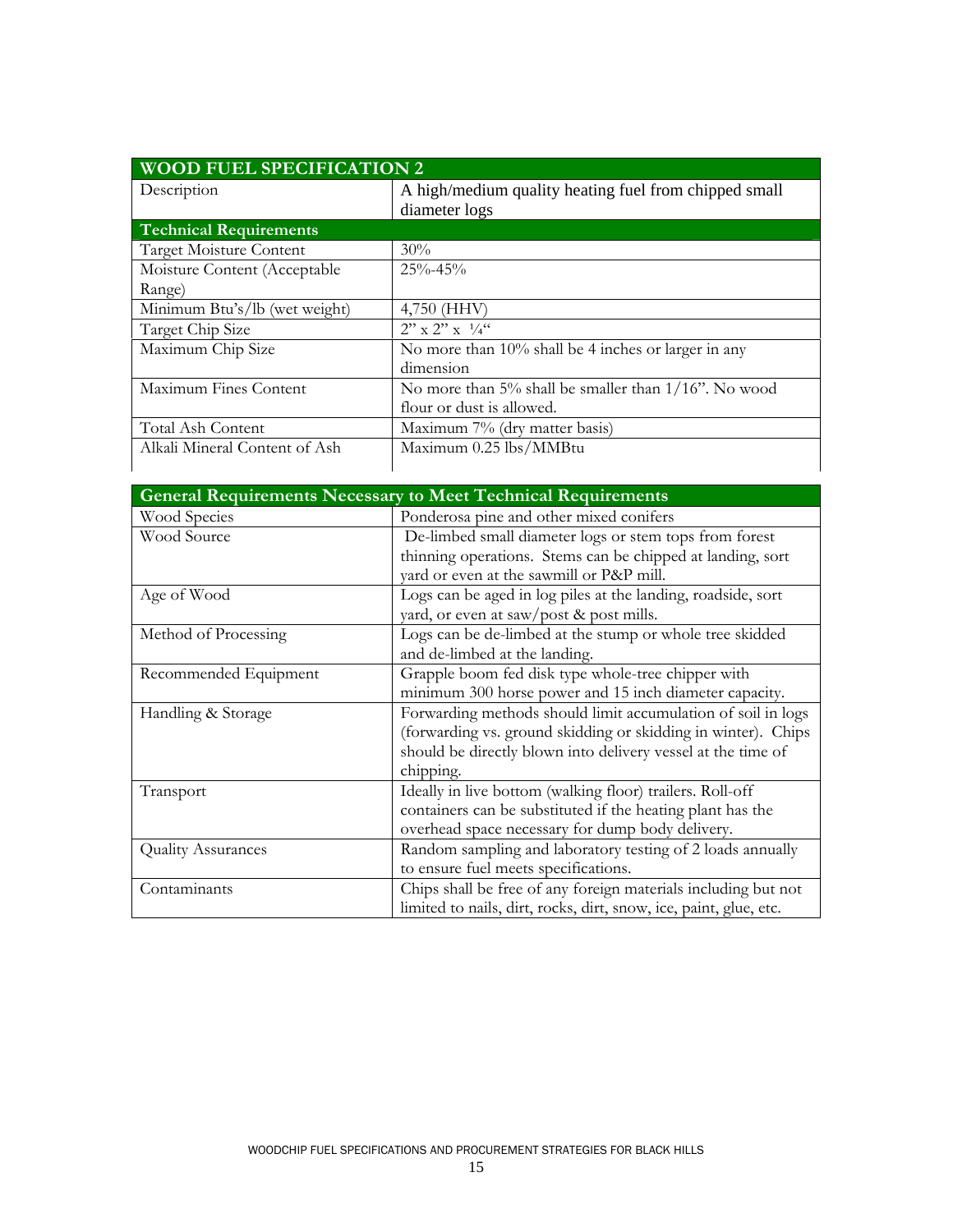This specification for chipped logs yields the highest quality fuel chip from material thinned from forests. Chipped logs can produce consistent, reliable fuel with low moisture, and ash content and high Btu value. While the cost per ton to produce this quality of chip is far greater than ground slash, the heating system will perform far better with this high quality fuel. Feeding a wellmaintained chipper fairly straight and uniform stems will produce fairly consistent chips which should not typically require any further mechanical sizing. There will be slightly more bark in this fuel chip than the previous and an increased amount of resulting ash, however the ash content could be kept lower by using chipping equipment which has a chain flail debarking feature prior to the disk chipping mechanism. One other potential draw back is that woodchip systems which burn chips containing fines with bark and needles may have slightly higher particulate emissions than those burning clean sawmill chips.

It is important to point out that chipping small-diameter logs is not currently happening in the region and that this would present a new market for de-limbed top wood. There are two main sources for the small diameter logs—small diameter trees that contain no sawlog and the upper stem wood that left behind after delimbing and cutting out the sawlog. Either option will require extra work to delimb material that would otherwise be left behind.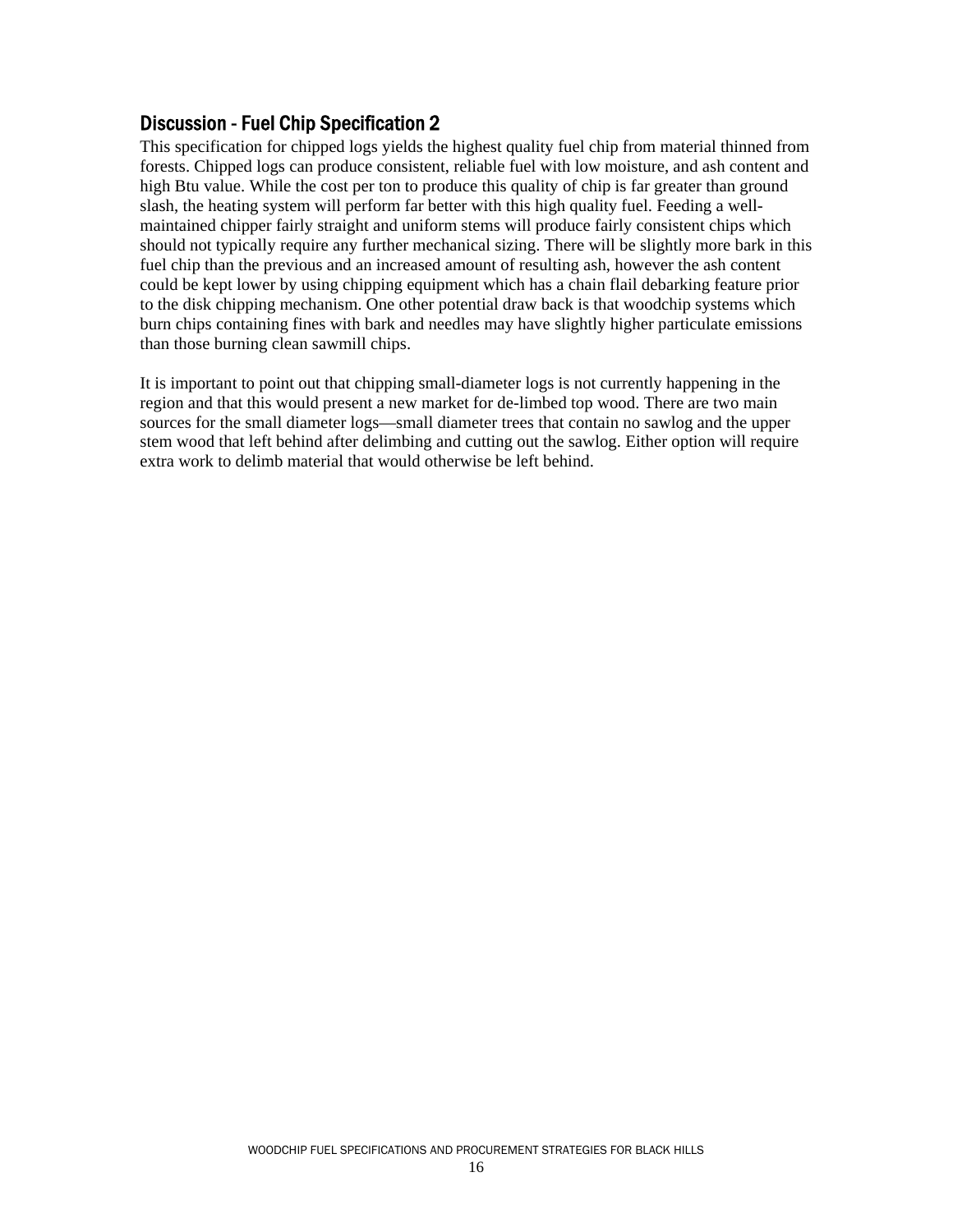| Description                    | A medium quality heating fuel from chipped whole trees      |
|--------------------------------|-------------------------------------------------------------|
|                                |                                                             |
| <b>Technical Requirements</b>  |                                                             |
| <b>Target Moisture Content</b> | $30\%$                                                      |
| Moisture Content (Acceptable   | $25\% - 45\%$                                               |
| Range)                         |                                                             |
| Minimum Btu's/lb (wet weight)  | $4,500$ (HHV)                                               |
| Target Chip Size               | $2'' \times 2'' \times 1/4$                                 |
| Maximum Chip Size              | No more than $10\%$ shall be 4 inches or larger in any      |
|                                | dimension                                                   |
| Maximum Fines Content          | No more than $10\%$ shall be smaller than $1/16$ ". Minimal |
|                                | wood flour or dust is allowed.                              |
| Total Ash Content              | Maximum 8% (dry matter basis)                               |
| Alkali Mineral Content of Ash  | Maximum 0.3 lbs/MMBtu                                       |

|                           | <b>General Requirements Necessary to Meet Technical Requirements</b> |
|---------------------------|----------------------------------------------------------------------|
| Wood Species              | Ponderosa pine and other mixed conifers                              |
| Wood Source               | Small diameter trees harvested and chipped whole from forest         |
|                           | thinning/restoration operations.                                     |
| Age of Wood               | Material should be aged 3-12 months in whole tree piles at           |
|                           | the landing or roadside.                                             |
| Method of Processing      | Felling, whole tree skidding, and chipping                           |
| Recommended Equipment     | Grapple boom-fed disk type whole-tree chipper with                   |
|                           | minimum 350-400 horse power and 20 inch diameter                     |
|                           | capacity.                                                            |
| Handling & Storage        | Forwarding methods should limit accumulation of soil in logs         |
|                           | (forwarding vs. ground skidding or skidding in winter). Chips        |
|                           | should be directly blown into delivery vessel at the time of         |
|                           | chipping.                                                            |
| Transport                 | Ideally in live bottom (walking floor) trailers. Roll-off            |
|                           | containers can be substituted if the heating plant has the           |
|                           | overhead space necessary for dump body delivery.                     |
| <b>Quality Assurances</b> | Random sampling and laboratory testing of 2 loads annually           |
|                           | to ensure fuel meets specifications.                                 |
| Contaminants              | Chips shall be free of any foreign materials including but not       |
|                           | limited to nails, dirt, rocks, dirt, snow, ice, paint, glue, etc.    |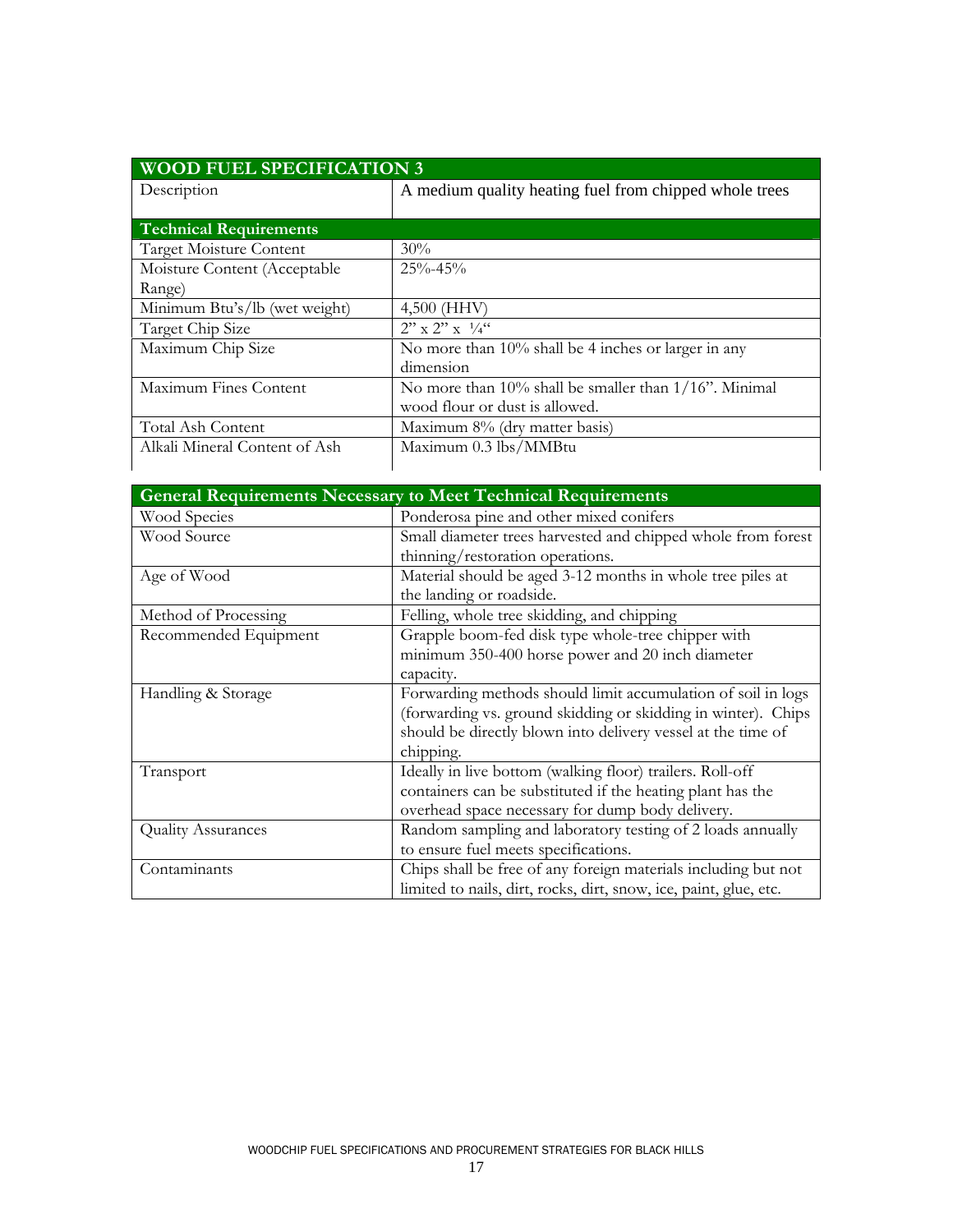There are several major benefits to this fuel specification for chipped whole trees from a material handling and fuel cost perspective. By eliminating the need for de-limbing the stem as an extra step and utilizing the whole tree without generating extra slash, the cost per ton to produce a fuel chip from this material is significantly less than from de-limbed logs. The drawback is that the whole tree chips contain higher concentrations of needles and bark which increase the fuel's ash content. As mentioned before, the mineral content of the needles can increase the clinker formation within the combustion chamber and create maintenance issues.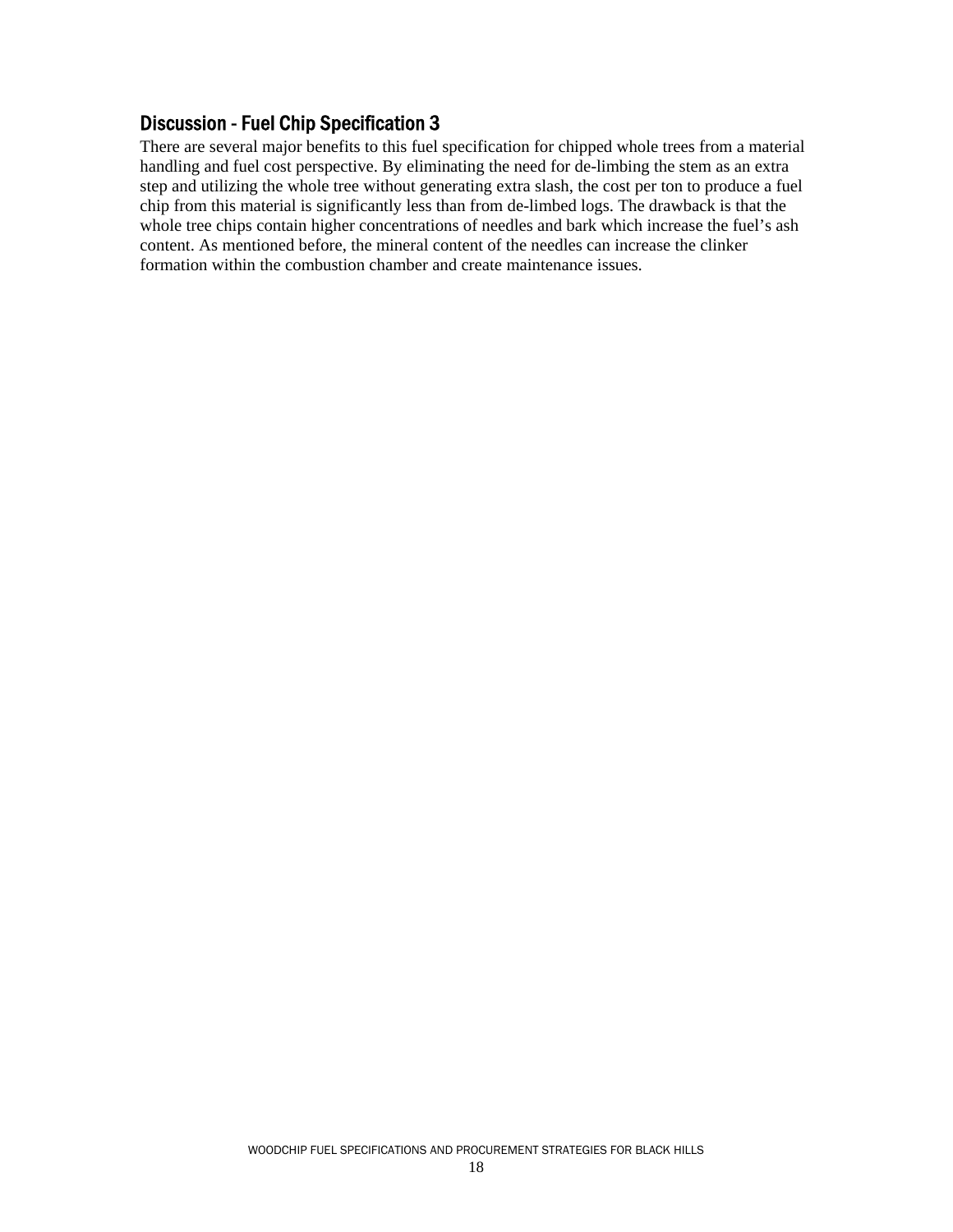| <b>WOOD FUEL SPECIFICATION 4</b> |                                                                                                                                                                                                                     |
|----------------------------------|---------------------------------------------------------------------------------------------------------------------------------------------------------------------------------------------------------------------|
| Description                      | A medium quality heating fuel from chipped de-limber pile<br>wood                                                                                                                                                   |
| <b>Technical Requirements</b>    |                                                                                                                                                                                                                     |
| <b>Target Moisture Content</b>   | 30%                                                                                                                                                                                                                 |
| Moisture Content (Acceptable     | 25%-50%                                                                                                                                                                                                             |
| Range)                           |                                                                                                                                                                                                                     |
| Minimum Btu's/lb (wet weight)    | 4,300 (HHV)                                                                                                                                                                                                         |
| Target Chip Size                 | $2'' \times 2'' \times \frac{1}{4}$                                                                                                                                                                                 |
| Maximum Chip Size                | No more than 10% shall be 4 inches or larger in any<br>dimension                                                                                                                                                    |
| Maximum Fines Content            | No more than $10\%$ shall be smaller than $1/16$ ". Some dust is<br>allowed.                                                                                                                                        |
| <b>Total Ash Content</b>         | Maximum 10% (dry matter basis)                                                                                                                                                                                      |
| Alkali Mineral Content of Ash    | Maximum 0.35 lbs/MMBtu                                                                                                                                                                                              |
|                                  | <b>General Requirements Necessary to Meet Technical Requirements</b>                                                                                                                                                |
| Wood Species                     | Ponderosa pine and other mixed conifers                                                                                                                                                                             |
| Wood Source                      | In woods chipping of slash                                                                                                                                                                                          |
| Age of Wood                      | Material should be aged for several months at the landing                                                                                                                                                           |
| Method of Processing             | Felling, bunching, forwarding, de-limbing, chipping                                                                                                                                                                 |
| Recommended Equipment            | Grapple boom fed disk type whole-tree chipper with<br>minimum 300 horse power and 12 inch diameter capacity.                                                                                                        |
| Handling & Storage               | Forwarding methods should limit accumulation of soil in logs<br>(forwarding vs. skidding or skidding in winter). Any storage<br>of chips should be on high ground and should limit the<br>absorption of water.      |
| Transport                        | Ideally in live bottom (walking floor) trailers. Roll-off<br>containers can be substituted if the heating plant has the<br>overhead space requirements and overall capability of<br>receiving fuel via dump bodies. |
| <b>Quality Assurances</b>        | Random sampling and laboratory testing of 2 loads annually<br>to ensure fuel meets specifications.                                                                                                                  |
| Contaminants                     | Chips shall be free of any foreign materials including but not<br>limited to nails, dirt, rocks, dirt, snow, ice, paint, glue, etc.                                                                                 |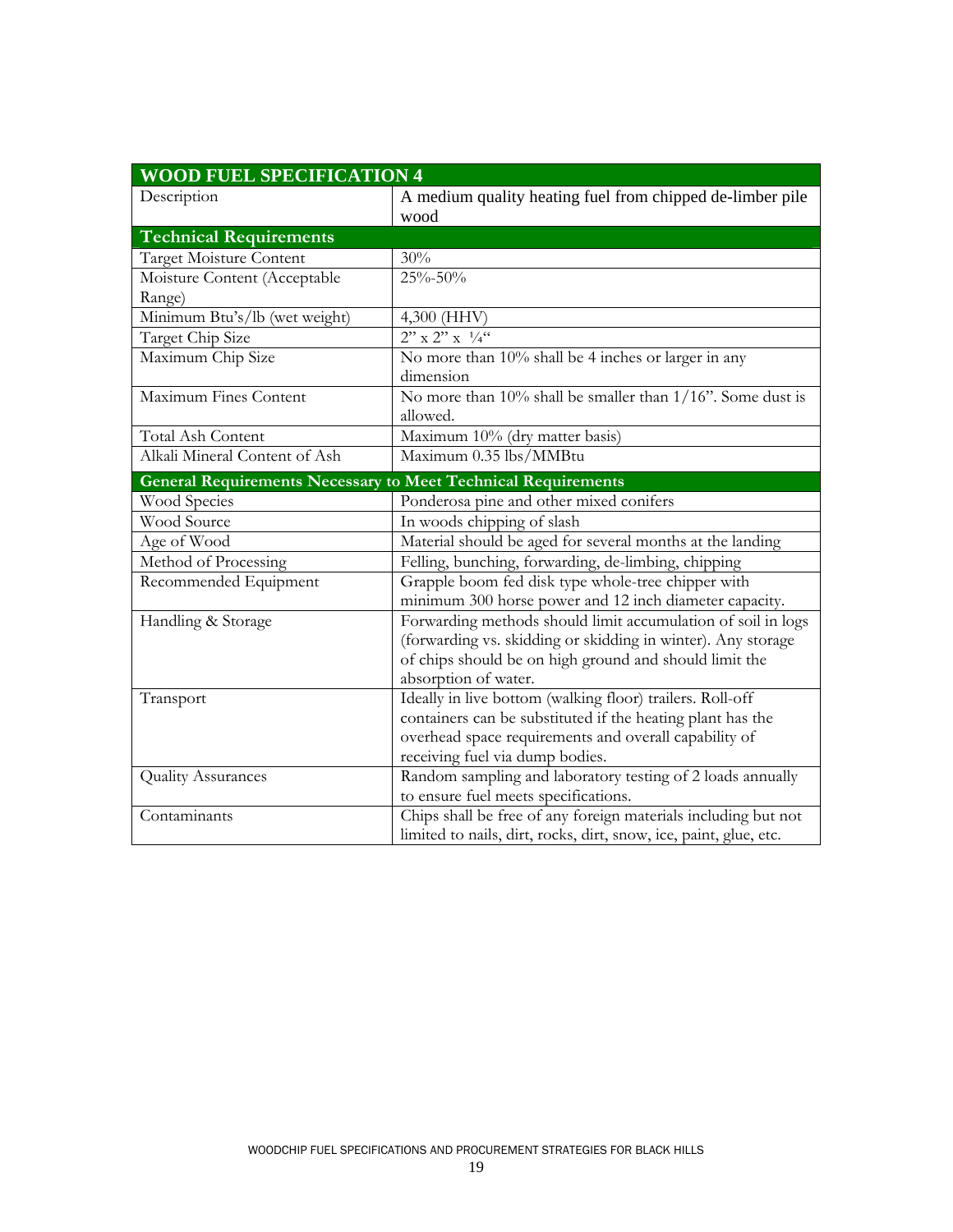This specification for chipped de-limber pile wood attempts to produce a usable fuel for heating systems from a relatively difficult material. Due to the lack of a local pulpwood market and relatively small demand for small diameter logs for post and pole mills, the wood content of average de-limber piles in the Black Hills is exceptionally high. In many cases the quality of chips produced from the tree tops in a de-limber pile may indistinguishable from chips made from whole trees. Using techniques like selectively picking through a de-limber pile to feed the chipper tops with the greatest stem wood content, allowing the material to dry sufficiently before chipping, and using chipping equipment with the fines discharge feature will significantly improve the fuel quality of this type of chips.

Given the overall quality of the chips being produced by in-woods chipping as feedstock to the particle board plant in Rapid City, these chips should proved to be an effective fuel for seasonal heating systems.

The challenge of meeting this chip specification will be maintaining the white wood to bark and needle content. If the region's forest products industry begins utilizing material down to a very small diameter as merchantable logs, the white wood content in a de-limber pile may be very low. If that happens, the quality of chips will decrease and the chips will contain a very high mineral and alkali mineral content, resulting in major formations of clinkers in the combustion equipment.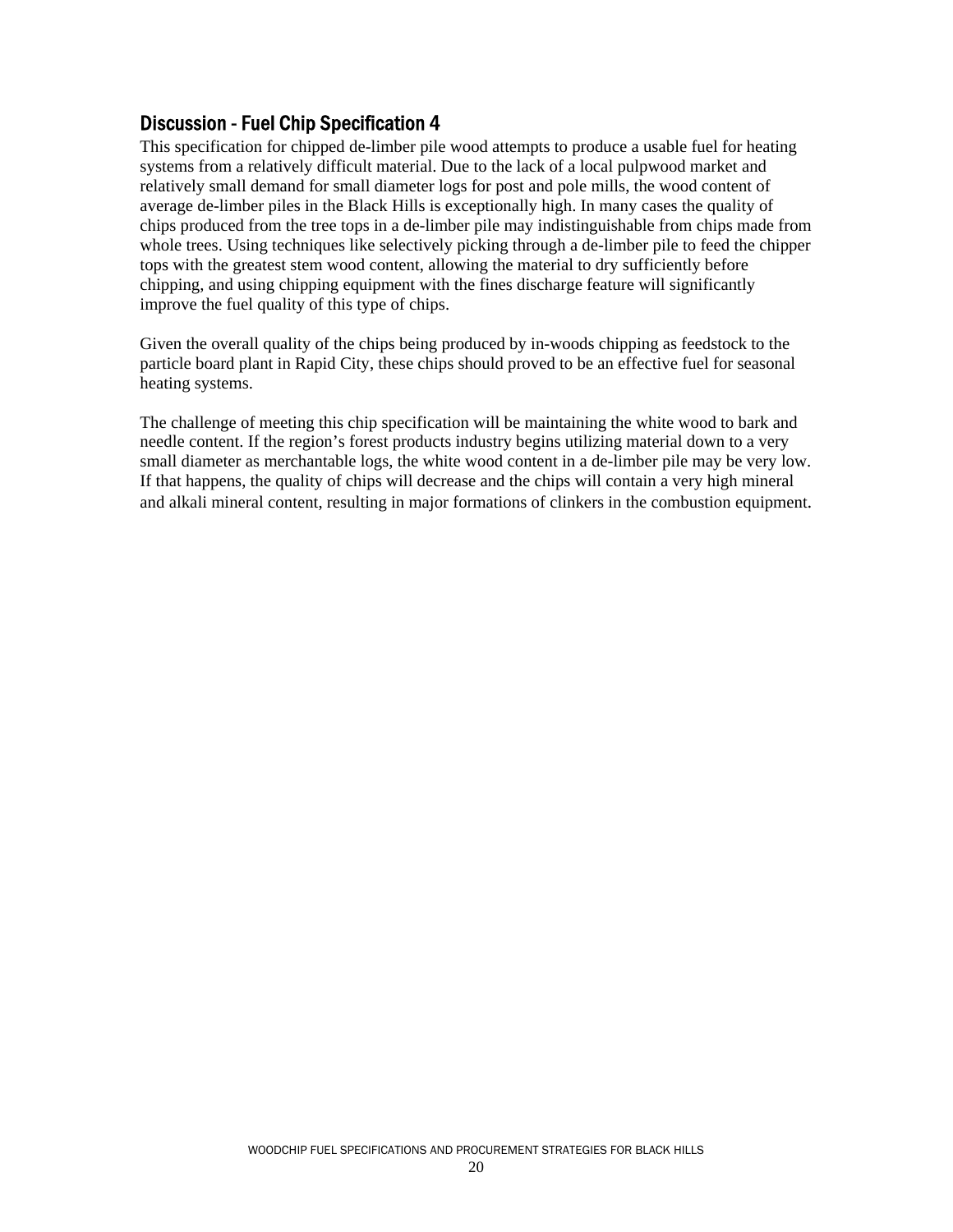| <b>WOOD FUEL SPECIFICATION 5</b> |                                                                  |  |  |  |  |  |  |
|----------------------------------|------------------------------------------------------------------|--|--|--|--|--|--|
| Description                      | A low-quality hog fuel from ground community wood                |  |  |  |  |  |  |
|                                  | waste or other miscellaneous woody materials                     |  |  |  |  |  |  |
| <b>Technical Requirements</b>    |                                                                  |  |  |  |  |  |  |
| Target Moisture Content          | 30%                                                              |  |  |  |  |  |  |
| Moisture Content (Acceptable     | $25\% - 50\%$                                                    |  |  |  |  |  |  |
| Range)                           |                                                                  |  |  |  |  |  |  |
| Minimum Btu's/lb (wet weight)    | $4,200$ (HHV)                                                    |  |  |  |  |  |  |
| Target Chip Size                 | $2'' \times 2'' \times 1/4$                                      |  |  |  |  |  |  |
| Maximum Chip Size                | No more than $10\%$ shall be 5 inches or larger in any           |  |  |  |  |  |  |
|                                  | dimension                                                        |  |  |  |  |  |  |
| Maximum Fines Content            | No more than $10\%$ shall be smaller than $1/16$ ". Some dust is |  |  |  |  |  |  |
|                                  | allowed.                                                         |  |  |  |  |  |  |
| <b>Total Mineral Content</b>     | Maximum 10% (dry matter basis)                                   |  |  |  |  |  |  |
| Alkali Mineral Content of Ash    | Maximum 0.35 lbs/MMBtu                                           |  |  |  |  |  |  |

|                           | <b>General Requirements Necessary to Meet Technical Requirements</b> |  |  |  |  |  |  |
|---------------------------|----------------------------------------------------------------------|--|--|--|--|--|--|
| <b>Wood Species</b>       | All                                                                  |  |  |  |  |  |  |
| <b>Wood Source</b>        | Community tree trimmings and clean waste wood                        |  |  |  |  |  |  |
| Age of Wood               | Material should be accumulated for several months                    |  |  |  |  |  |  |
|                           | between periodic grinding                                            |  |  |  |  |  |  |
| Method of Processing      | Grinders can be feed using bucket loaders or with boom               |  |  |  |  |  |  |
|                           | grapples. May require a bucket loader to push up material            |  |  |  |  |  |  |
|                           | within grapple reach to feed grinder                                 |  |  |  |  |  |  |
| Recommended Equipment     | Tub and horizontal style grinders are the more productive            |  |  |  |  |  |  |
|                           | equipment for processing this type of debris.                        |  |  |  |  |  |  |
| Handling & Storage        | All in-coming material should be checked and double                  |  |  |  |  |  |  |
|                           | checked to ensure no painted, glued, or treated wood is              |  |  |  |  |  |  |
|                           | accepted. Un-ground material can be stored in large stock            |  |  |  |  |  |  |
|                           | piles outdoors. All wood should be kept from leaves, grass           |  |  |  |  |  |  |
|                           | and other "mulchy" yard waste materials.                             |  |  |  |  |  |  |
| <b>Transport</b>          | Ideally in live bottom (walking floor) trailers. Roll-off            |  |  |  |  |  |  |
|                           | containers can be substituted if the heating plant has the           |  |  |  |  |  |  |
|                           | overhead space requirements and overall capability of                |  |  |  |  |  |  |
|                           | receiving fuel via dump bodies.                                      |  |  |  |  |  |  |
| <b>Quality Assurances</b> | Random sampling and laboratory testing of 2 loads annually           |  |  |  |  |  |  |
|                           | to ensure fuel meets specifications.                                 |  |  |  |  |  |  |
| Contaminants              | Chips shall be free of any foreign materials including but           |  |  |  |  |  |  |
|                           | not limited to nails, dirt, rocks, dirt, snow, ice, paint, glue,     |  |  |  |  |  |  |
|                           | etc.                                                                 |  |  |  |  |  |  |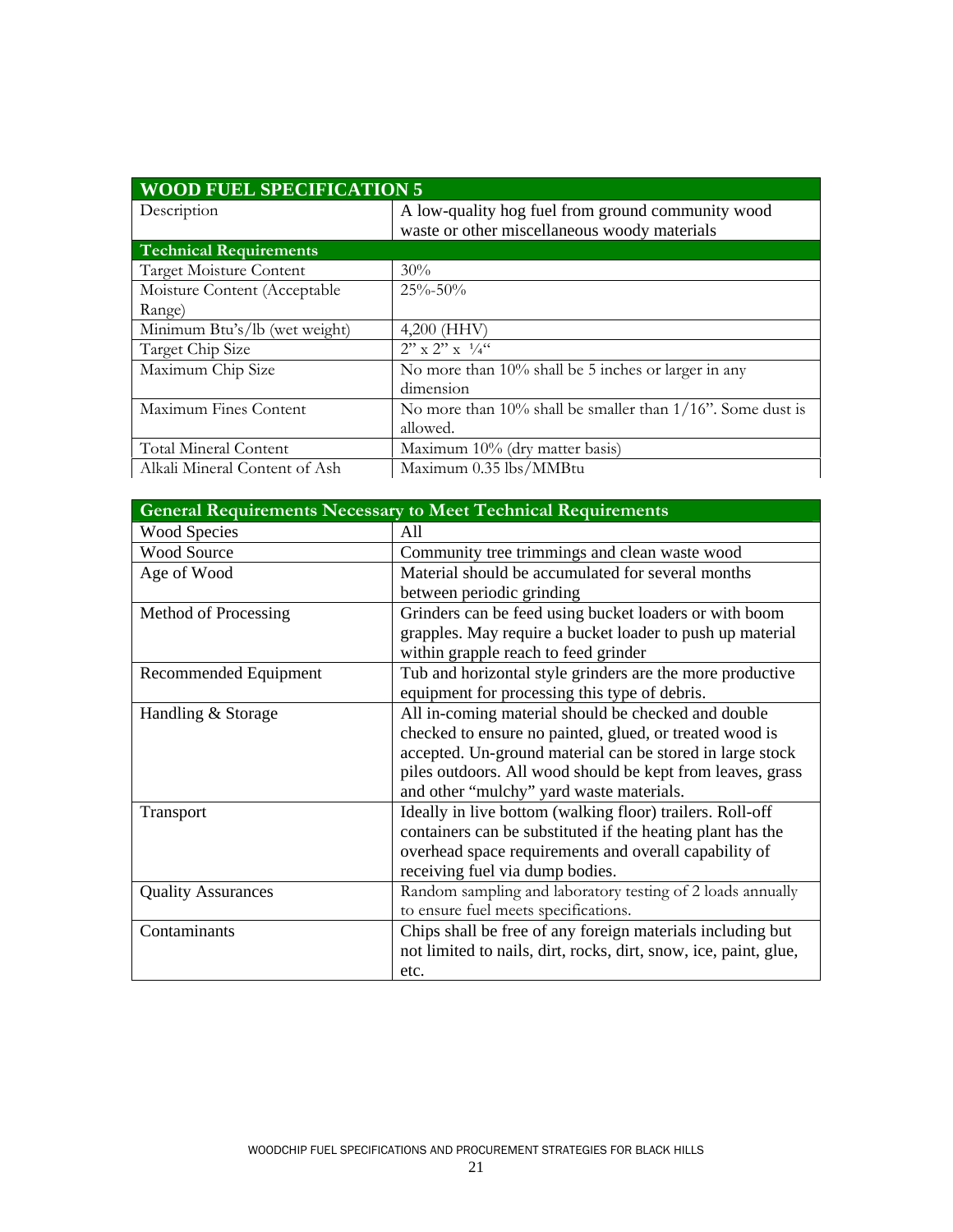Ground community wood trimmings make for relatively low-quality biomass heating fuel because the material's consistency is poor and comes with a greater risk of contaminants. The benefits of using this material is that it is typically a low cost fuel and that it is keeping clean wood from being disposed of in a landfill. Additional mechanical sizing of the ground wood will be required to remove oversized chips and to remove excessive fines for a woodchip heating system to successfully burn this material.

It is also extremely important that the "mulchy" materials like grass clipping and leaves be handled separately and not mixed with the woody material. Mixing these materials with the wood, results in drastically lower Btu content and dramatically higher ash content.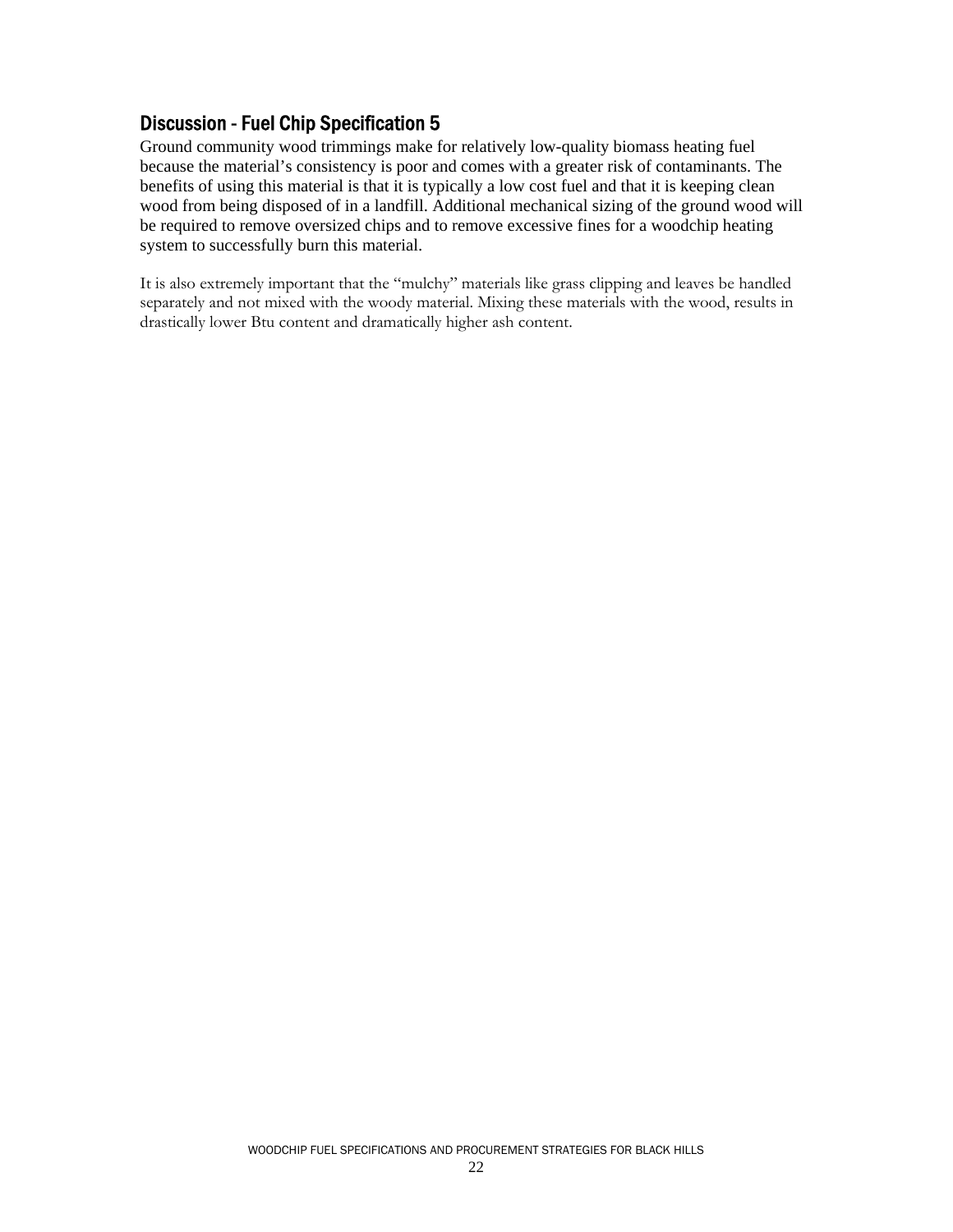# SELECTING A FUEL SPECIFICATION

Choosing the right fuel supply source and specification depends on several critical factors that need to be addressed early in the planning process:

**What are the biomass resources in the area?** Is there a healthy forest products industry nearby from which sufficient residues can be used to fuel the biomass heating system? What are the potential fuel sources from the forest?

**What are the biomass system owner/operator's objectives?** Why do they want to use wood to heat their facility? Do they want the best fuel for the least cost with the least amount of maintenance or are they interested in playing a cooperative role as an outlet for lower-quality fuel from thinning operations?

**What are the objectives of other stake-holders/ grantors and investors**? Is the primary purpose of installing a woodchip heating system to create an outlet to remove more biomass from the forest and thereby reduce forest fire hazard and increase forest health? If so, does this coincide with the system owner/operator's objectives of saving heating fuel costs and running the system on the highest quality fuel at the lowest delivered cost? If not, whose goals take priority or can a compromise in fuel quality and source be found?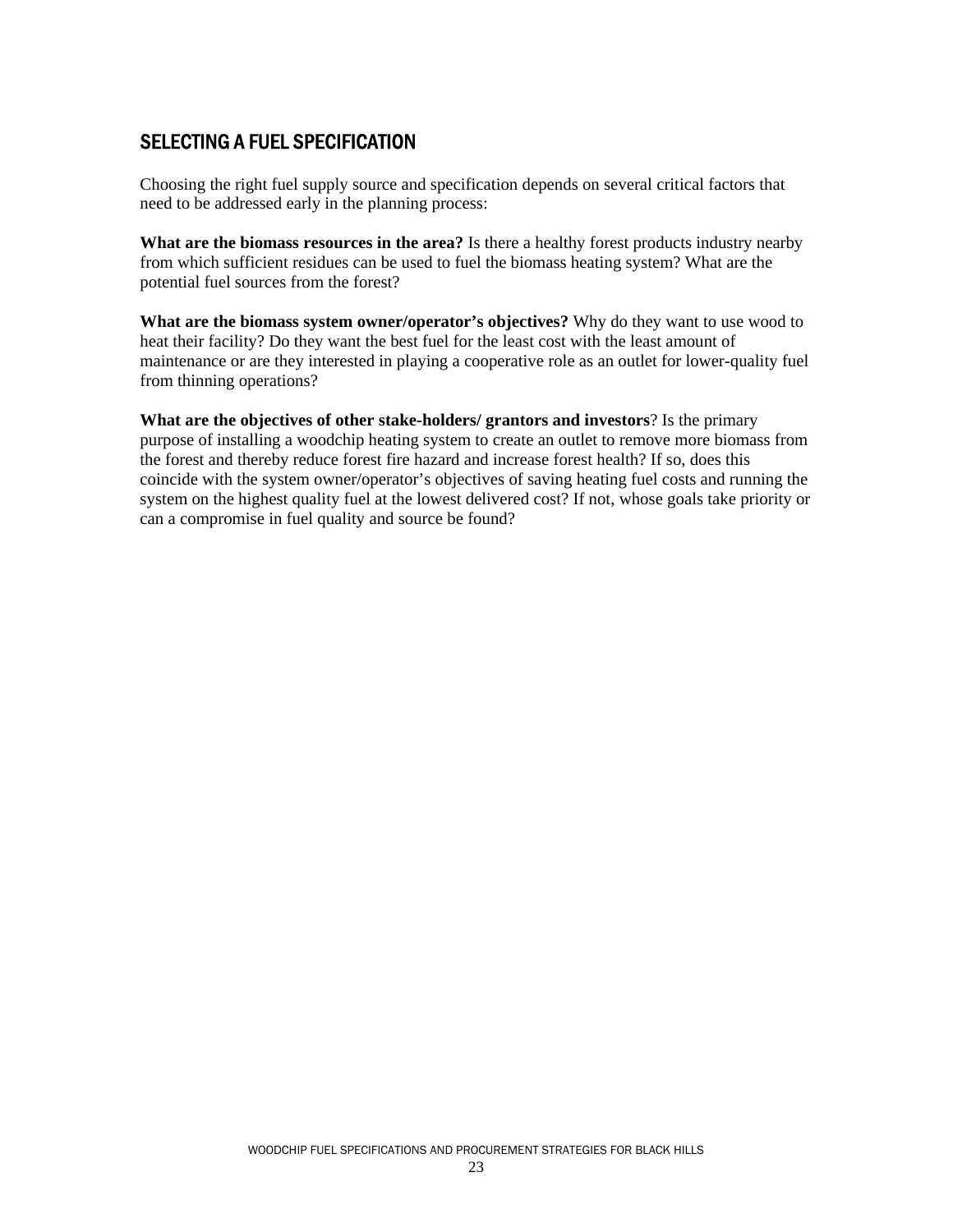## GENERAL FUEL SUPPLY PROCUREMENT GUIDELINES

Securing an available, reliable and sustainable woodchip fuel supply is not yet as simple as picking up the phone, immediately getting three or more quotes, and receiving the first shipment the following day. In order to get the best quality fuel at the lowest possible price, fuel buyers must first be willing to work with fuel suppliers to encourage the growth of a fuel supply industry.

Fuel chip suppliers, whether they are sawmills, loggers, or general contractors, are seldom in business exclusively to supply chips for heating. Most often suppliers are getting into the business as an add-on side business to their core business. If supplying heating markets is troublesome and not lucrative for them they may decide to get out of that business and focus on their primary business. For this reason it is extremely important to work closely with new suppliers to work through issue that may come up over time. It is also important to consider that a business which may need to invest significant capital in specialized equipment in order to supply quality chips at a fair price will require multiple customers all requiring the same type of chip. For example, a single school may burn only 500 tons per year; for a logger to justify purchasing a large chipper a contractor will need markets for at least 15,000 tons.

It is also important, when considering wood supply sources and fuel specifications, to pool demand for similar sources and specifications with other chip consumers. Developing regional "clusters" of woodchip energy systems and other chip consumers helps aggregate demand to support a viable chip supply industry. A single school consuming 500 tons annually is not enough volume demand to make owning and operating a chipping business break-even financially. Regional demand for similar fuel should be pooled to reach the volumes necessary to support profitable chipping businesses.

The following is a list of recommendations for strategies (in no particular order) which will help improve the overall success of the project and the long-term reliability of the fuel supply.

- 1. Understand all the project stake-holder's objectives in a biomass system before selecting a chip fuel specification. The goal of removing excess woody biomass from fuel reduction treatments will not be met if the system burns mill chips.
- 2. Understand the selected heating system's capacity to handle various chip quality. Auger size, fuel feed configuration, combustion controls, auger and conveyor belt motor size and many other variables dictate a system's capacity to handle more challenging biomass fuels. A chip specification can be selected after the system is selected, but generally it is best to choose a fuel first.
- 3. For smaller heating systems like schools, consider structuring payment by the green ton, rather than contracting payment by the dry ton. Use the chip specifications and material handling guidelines to ensure fuel is not excessively wet. This helps avoid overly complicated billing arrangements and helps avoid possible conflicts over moisture content. The Black Hills are an arid region and stringent measures to reduce moisture content in wood fuel may not be as necessary as in other regions of the country.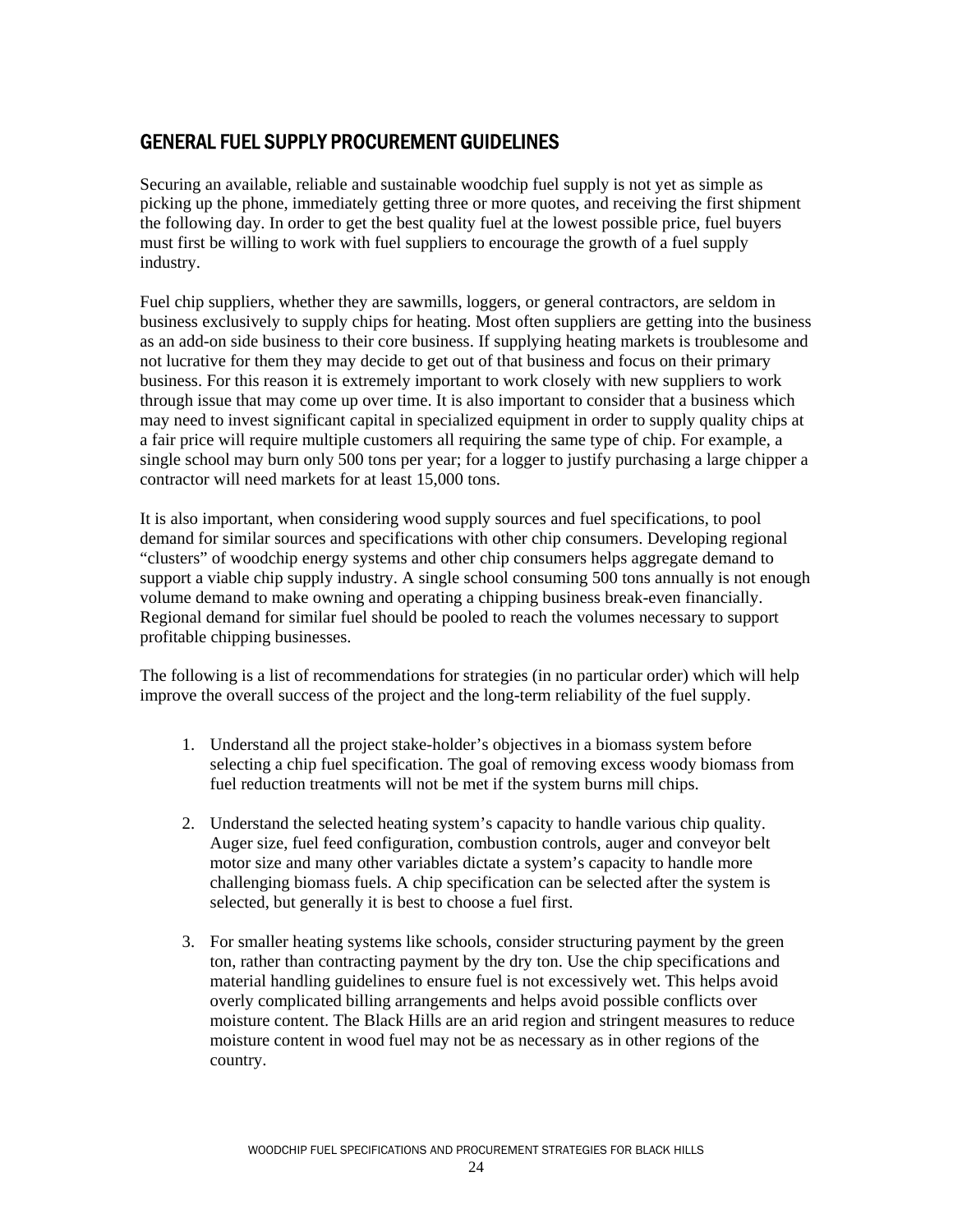- 4. Build long-term relationship with supplier(s). Encourage the supplier's commitment to staying in the business of supplying chips.
- 5. Work through issues of variance in chip specifications and supply-chain interruptions with supplier.
- 6. Conduct lab analysis on fuel samples at out-set of supply contract and check randomly annually.
- 7. Selecting low-bid when contracting fuel supply can be dangerous. Always take price into the overall consideration of the availability, reliability and sustainability of the fuel supply.
- 8. Chipping equipment is recommended for all but the fifth specification (ground community wood waste). Grinding of random sized and shaped material is generally more efficient; chipping of logs, whole-trees and even slash can produce a much higher quality chip.
- 9. Some facilities which have woodchip heating systems stock-pile chips on-site to build inventory and reduce risk of fuel supply interruptions in the winter months. By chipping in the summer and fall when the material is not frozen, the cost per delivered ton can be kept low. However, chips can not be stored reliably for longer than three or four months. Accumulating logs at the log landing, or a log yard, is a better alternative. Unlike chips, logs can be stored over longer periods of time without problems. After several months of accumulating and drying, logs can be chipped in the fall and winter months. It is generally not recommended to keep large stock piles of chips or logs at public facilities like schools.
- 10. Consider signing longer-term fuel supply agreements. While most agreements are one to two years, longer term agreements can be very useful to suppliers when securing the necessary capital to purchase chippers and other equipment. If necessary, termination clauses can be used to reduce the risks of signing 3-5 year contracts. For supply contracts longer than one or two years, some price escalation may be necessary. Contracted wood fuel price escalation could be based on a price index, such as the consumer price index.
- 11. Securing back-up supply contracts with a secondary fuel supplier is highly recommended. If the primary fuel supplier runs into difficulties delivering chips, it is much less expensive to pay \$10/ton more for chips from a secondary supplier than switching back to burning expensive fossil fuels for heating.
- 12. Keep supply arrangements and relationships as simple as possible.
- 13. It is important to select the intended fuel specification as early in the project development/ construction process as possible. Knowing the intended fuel source and type prior to putting the project out to bid and selecting a system type and vendor can be very helpful.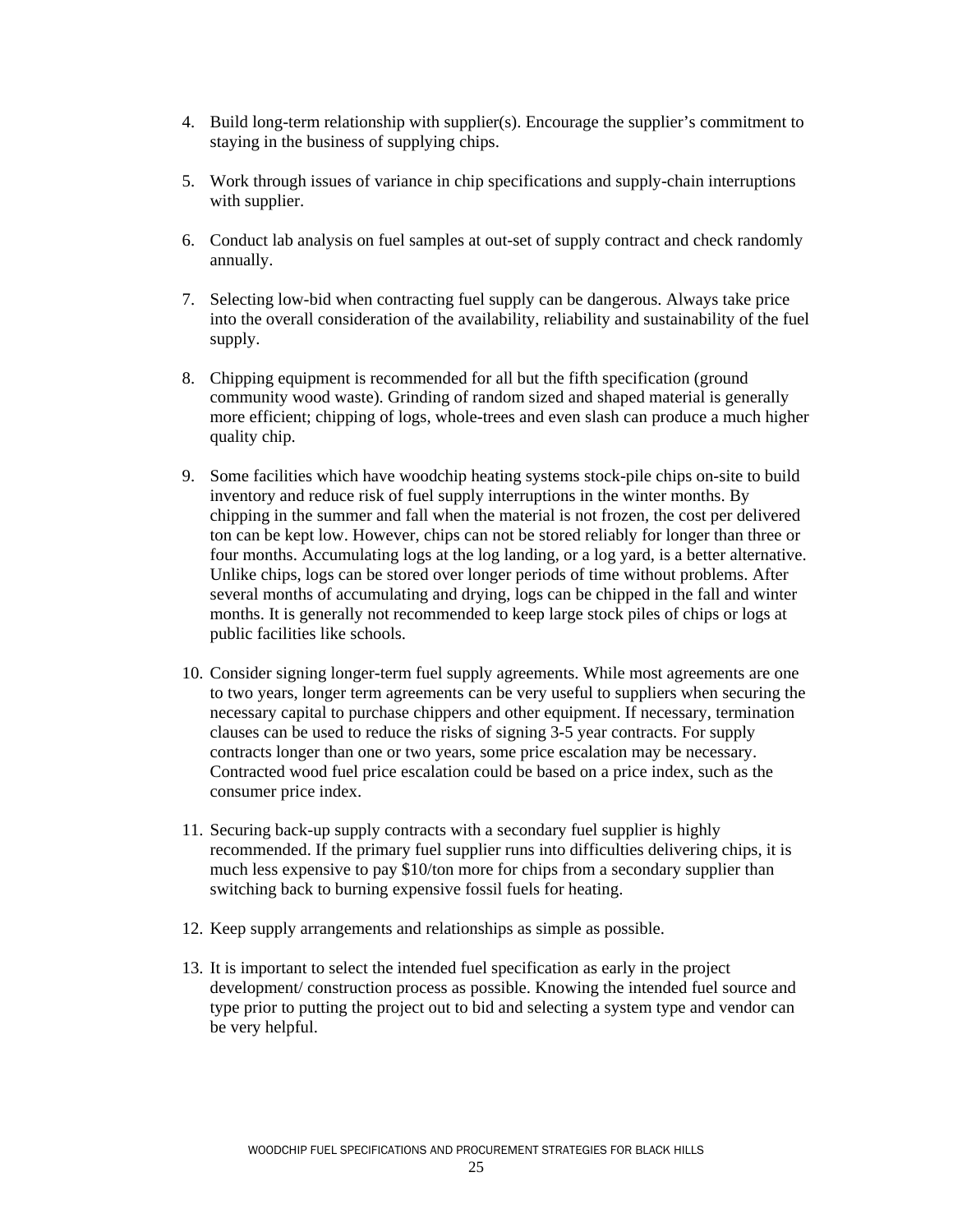# **CONCLUSION**

The first fuel specification for woodchips from sawmills presents a simple, high-quality fuel option which can be readily sourced throughout the Black Hills region.

The second fuel specification for chips produced from low-quality or small-diameter logs presents an excellent option for heating fuel from wood derived directly from the Black Hill's forests. Reliably sourcing this material at a competitive price may present some challenges. The need for additional de-limbing of the low-grade wood before chipping into heating fuel may make these chips relatively expensive in comparison to the other four fuel specifications.

The third specification for fuel chips from in-forest chipping of whole-trees presents a good balance of medium quality chips from material which needs to be removed from forests to effectively reduce fire hazards. The avoided cost of de-limbing should keep the cost of these chips low.

The fourth specification for chips made from de-limber pile wood is an exciting option for fueling biomass systems but comes with some minor challenges. Successfully producing a woodchip which can be used to fuel biomass heating systems will depend heavily on the content of wood in comparison to bark and needle content of the de-limber pile and the material handling methods to minimize the needle content in the fuel chips.

The fifth specification for clean community wood trimmings (no  $C&D$ ) is a viable specification for communities which may be further from large tracts of forested land but may generate sufficient volumes of clean wood waste which could be used to fuel renewable energy systems like biomass heating plants. If the material is carefully separated from other materials and is properly stored and processed, it can be a viable fuel. However, this material wood fuel has the greatest potential of any of the other fuel specifications to create problems for seasonal heating systems.

It should be kept in mind that any combination of the woodchip fuel specifications can be used for a given biomass heating system. While five specifications have been presented and can be used as is, these specifications can be modified or customized to better suit the specific needs of a biomass heating project. Also, it may be useful to use several specifications, such as requiring 25% chip specification 1 and 75% chip specification 2.

While procuring fuel supply directly from forest thinning helps remove excess biomass and reduce forest fire danger, it is the most difficult supply model to implement. The most stable fuel supply models are utilization of residuals from the forest products industry.

The best wood fuel supply model will incorporate the mills, utilize the residuals to the best extent possible and, with enough demand for fuel chips, create the need to send small-diameter logs to the mill for chipping as a supplement to the volume produced from chipping residue.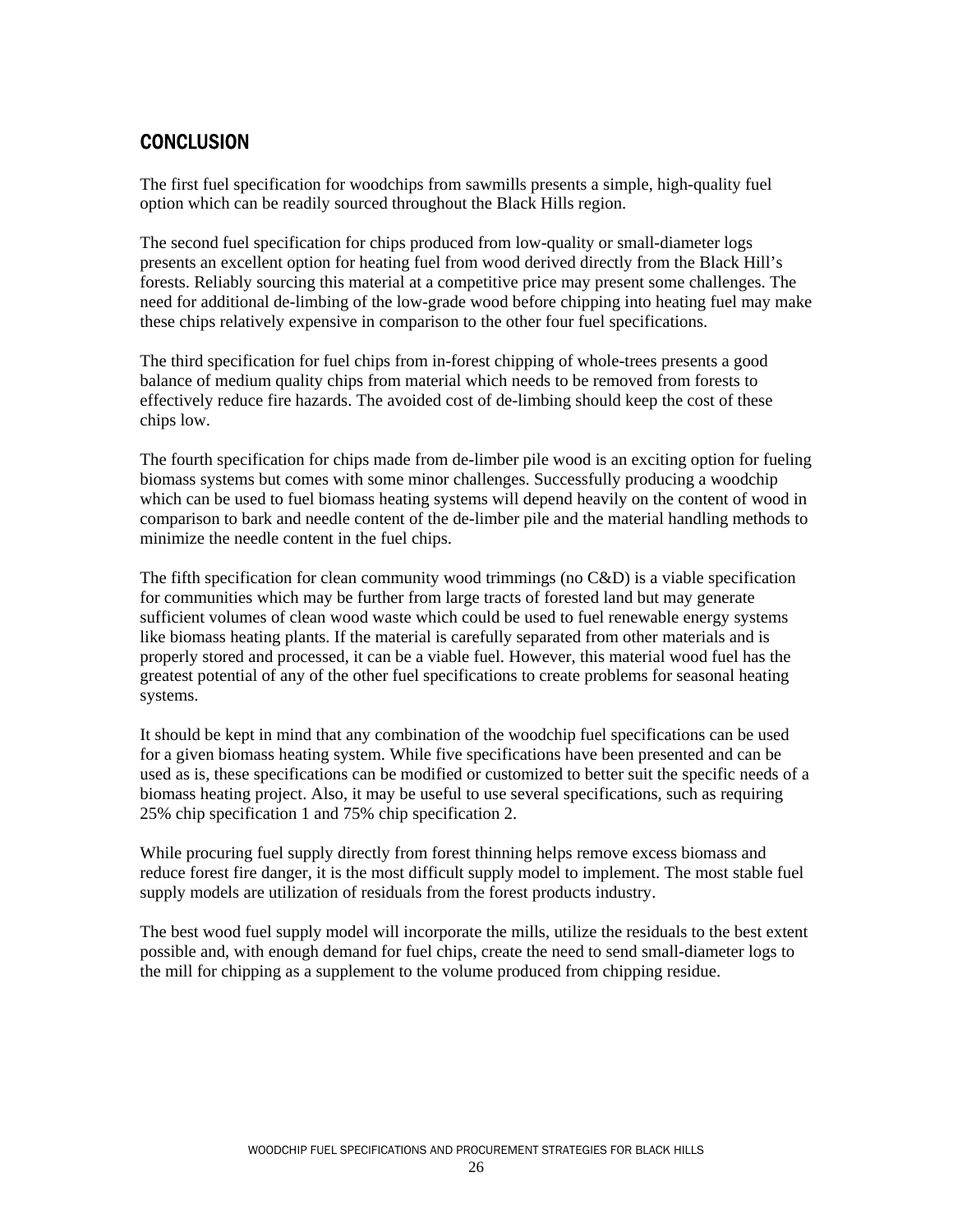# APPENDIX A – FUEL QUALITY CHART

| <b>Wood Source</b>                                                                    | Primary<br>Activity                                    | Resulting<br>Material                                | Processing<br>Method                           | Loading                                                              | <b>Heating Fuel</b><br>Quality |  |  |
|---------------------------------------------------------------------------------------|--------------------------------------------------------|------------------------------------------------------|------------------------------------------------|----------------------------------------------------------------------|--------------------------------|--|--|
| Sawmill                                                                               | Sawing<br>dimensional<br>lumber from<br>debarked logs  | Slabs                                                | Chipped and<br>screened continually            | Blown directly into Live<br>bottom trailer                           | High                           |  |  |
|                                                                                       | Sawing logs<br>with bark                               | Slabs with bark                                      | Chipped continually                            | Blown directly into<br>trailers                                      | High to medium                 |  |  |
|                                                                                       | Sawing logs<br>with bark                               | Slabs with bark                                      | Chipped continually                            | Chips stock-piled on<br>ground and reloaded<br>with front end loader | Medium to low                  |  |  |
|                                                                                       | Sawing<br>dimensional<br>lumber from<br>debarked logs  | Slabs                                                | Ground periodically<br>by contractor           | Chips stock-piled on<br>ground and reloaded<br>with front end loader | Low                            |  |  |
| Post & Pole Mill                                                                      | Peeling logs                                           | Log peelings                                         | As is                                          | Conveyed directly                                                    | Low                            |  |  |
|                                                                                       | Dowling<br>debarked logs                               | Dowler chips                                         | As is                                          | Conveyed directly                                                    | Medium                         |  |  |
| Community                                                                             | Storm clean up<br>and recycling<br>clean wood<br>waste | Various tree<br>trimmings and<br>old pallets         | Tub or horizontal<br>grinder                   | Loaded from stock pile<br>with front end loader                      | Low                            |  |  |
| Commercial<br>Small diameter<br>Forest<br>Harvesting or<br>$\log s$<br>Fuel Reduction |                                                        | Flail debarked &<br>chipped after a<br>couple months | Blown directly into<br>trailer                 |                                                                      |                                |  |  |
|                                                                                       | Treatments                                             | Small diameter<br>$\log s$                           | Chipped & screened<br>after a couple<br>months | Blown directly into<br>trailer                                       | High                           |  |  |
|                                                                                       |                                                        | Small diameter<br>$\log s$                           | Chipped green                                  | Blown directly into<br>trailer                                       | High to medium                 |  |  |
|                                                                                       |                                                        | Whole trees                                          | Chipped after a<br>couple months               | Blown directly into<br>trailer                                       | Medium                         |  |  |
|                                                                                       |                                                        | Whole trees                                          | Ground                                         | Conveyed directly into<br>trailer                                    | Medium to low                  |  |  |
|                                                                                       |                                                        | Slash                                                | Chipped                                        | Blown directly into<br>trailer                                       | Medium to low                  |  |  |
|                                                                                       |                                                        | Slash                                                | Ground                                         | Conveyed directly into<br>trailer                                    | Low                            |  |  |
|                                                                                       |                                                        | <b>Bundled Slash</b>                                 | Ground                                         | Conveyed directly into<br>trailer                                    | Low                            |  |  |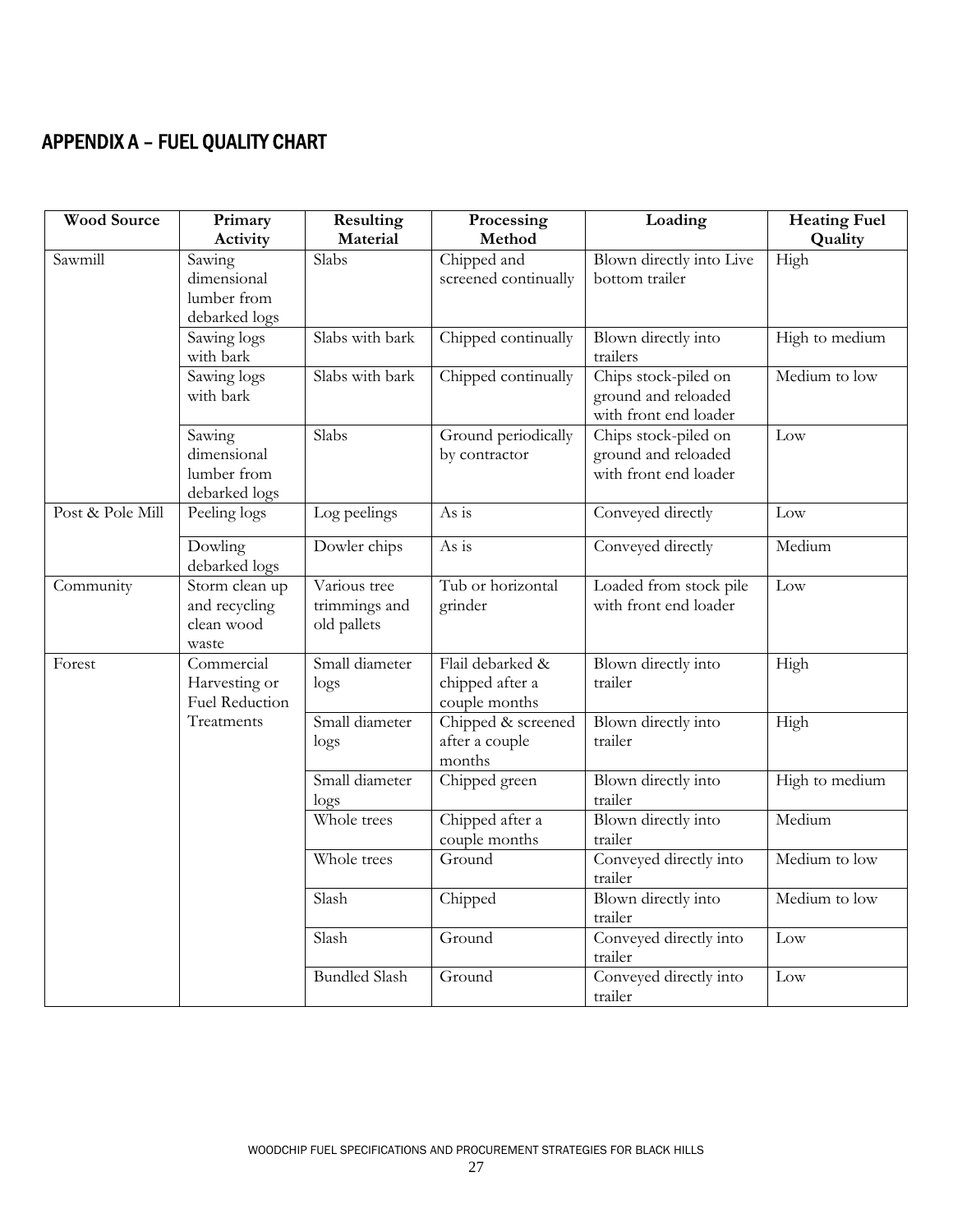# APPENDIX B - MOISTURE CONTENT AND PRICING CHART

|           | Btu/lb              | Btu/lb     | $\frac{\sinh(\theta)}{\sinh(\theta)}$ |               | $\frac{\sinh(\theta)}{\sinh(\theta)}$ |                | $\frac{\sinh(\theta)}{\sinh(\theta)}$ | $\frac{\sinh(\theta)}{\sinh(\theta)}$ |       | $\frac{\sinh(\theta)}{\sinh(\theta)}$ | $\frac{\sinh(\theta)}{\sinh(\theta)}$ |              | $\frac{\sqrt{2}}{2}$ |
|-----------|---------------------|------------|---------------------------------------|---------------|---------------------------------------|----------------|---------------------------------------|---------------------------------------|-------|---------------------------------------|---------------------------------------|--------------|----------------------|
| <b>MC</b> | <b>Adjusted HHV</b> | <b>LHV</b> | \$<br>20.00                           | \$            | 25.00                                 | \$             | 30.00                                 | \$<br>35.00                           | \$    | 40.00                                 | \$<br>45.00                           | \$           | 50.00                |
| $5\%$     | 8,645               | 8,585      | \$<br>1.16                            | $\$\$         | 1.46                                  | $\$\$          | 1.75                                  | \$<br>2.04                            | \$    | 2.33                                  | \$<br>2.62                            | \$           | 2.91                 |
| 10%       | 8,190               | 8,070      | \$<br>1.24                            | \$            | 1.55                                  | $\mathfrak{F}$ | 1.86                                  | \$<br>2.17                            | \$    | 2.48                                  | \$<br>2.79                            | \$           | 3.10                 |
| 15%       | 7,735               | 7,555      | \$<br>1.32                            | $\frac{4}{3}$ | 1.65                                  | $\mathfrak{B}$ | 1.99                                  | \$<br>2.32                            | \$    | 2.65                                  | \$<br>2.98                            | \$           | 3.31                 |
| 20%       | 7,280               | 7,040      | \$<br>1.42                            | \$            | 1.78                                  | \$             | 2.13                                  | \$<br>2.49                            | \$    | 2.84                                  | \$<br>3.20                            | \$           | 3.55                 |
| 25%       | 6,825               | 6,525      | \$<br>1.53                            | \$            | 1.92                                  | \$             | 2.30                                  | \$<br>2.68                            | $\$\$ | 3.07                                  | \$<br>3.45                            | \$           | 3.83                 |
| 30%       | 6,370               | 6,010      | \$<br>1.66                            | \$            | 2.08                                  | \$             | 2.50                                  | \$<br>2.91                            |       | 3.33                                  | \$<br>3.74                            | \$           | 4.16                 |
| 35%       | 5,915               | 5,495      | \$<br>1.82                            | $\$\$         | 2.27                                  | \$             | 2.73                                  | \$<br>3.18                            | $\$\$ | 3.64                                  | \$<br>4.09                            | \$           | 4.55                 |
| 40%       | 5,460               | 4,980      | \$<br>2.01                            | \$            | 2.51                                  | \$             | 3.01                                  | \$<br>3.51                            | \$    | 4.02                                  | \$<br>4.52                            | \$           | 5.02                 |
| 45%       | 5,005               | 4,465      | \$<br>2.24                            | $\frac{4}{3}$ | 2.80                                  | $\$\$          | 3.36                                  | \$<br>3.92                            | \$    | 4.48                                  | \$<br>5.04                            | \$           | 5.60                 |
| 50%       | 4,550               | 3,950      | \$<br>2.53                            | \$            | 3.16                                  | \$             | 3.80                                  | \$<br>4.43                            | \$    | 5.06                                  | \$<br>5.70                            | \$           | 6.33                 |
| 55%       | 4,095               | 3,435      | \$<br>2.91                            | \$            | 3.64                                  | $\mathbb{S}$   | 4.37                                  | \$<br>5.09                            | \$    | 5.82                                  | \$<br>6.55                            | $\mathbb{S}$ | 7.28                 |
| 60%       | 3,640               | 2,920      | \$<br>3.42                            | \$            | 4.28                                  | \$             | 5.14                                  | \$<br>5.99                            |       | 6.85                                  | \$<br>7.71                            | \$           | 8.56                 |

**Price per Million Btu for Woodchips at Various Moisture Content Levels**

 $W$ ood HH $V =$ **9,100** Btu/lb

*HHV = Higher Heating Value (gross energy content on bone dry basis)*

*LHV = Lower Heating Value (net energy content after latent heat loss due to moisture content)*